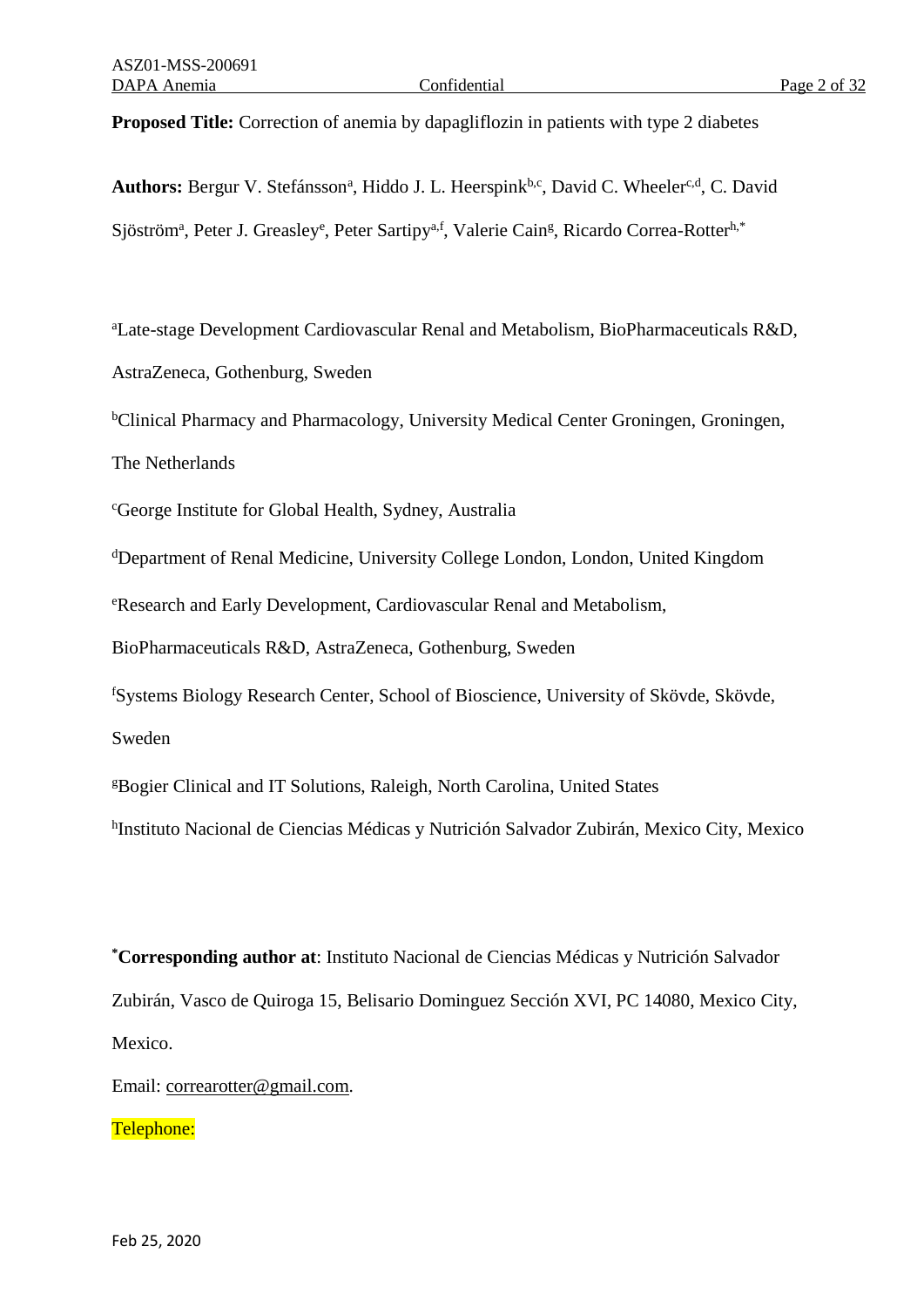#### **Abstract:** (Word count = 199/200)

**Aims:** Anemia is common in type 2 diabetes (T2D), particularly in patients with kidney impairment, and often goes unrecognized. Dapagliflozin treatment increases hemoglobin and serum erythropoietin levels. We investigated the effect of dapagliflozin 10-mg/day on hemoglobin in T2D patients with and without anemia.

**Methods:** Data from 5325 patients from 14 placebo-controlled, dapagliflozin-treatment studies of at least 24-weeks duration were pooled. Dapagliflozin's effects (vs. placebo) on hemoglobin, serum albumin, estimated glomerular filtration rate (eGFR), systolic blood pressure, body weight, and safety in patients with and without anemia were evaluated. **Results:** At baseline, 13% of all T2D patients and 28% of those with chronic kidney disease  $(eGFR < 60 \text{ mL/min}/1.73 \text{ m}^2)$  had anemia. Hemoglobin increased continuously to at least week 8 and was sustained throughout 24-weeks follow-up in dapagliflozin-treated patients. Serum albumin increased in dapagliflozin-treated patients at week 4 and remained stable thereafter. Dapagliflozin was well tolerated and corrected anemia in 52% of patients with anemia at baseline (placebo: 26%). Incidences of new-onset anemia were lower in dapagliflozin-treated (2.3%) versus placebo-treated (6.5%) patients.

**Conclusions:** Treatment with dapagliflozin can correct and prevent anemia in T2D patients. A gradual increase in hemoglobin beyond week 4 indicates an erythropoiesis-stimulating effect of sodium-glucose cotransporter 2 inhibition.

**Key words:** Anemia, Chronic kidney disease, Dapagliflozin, Hemoglobin, Type 2 diabetes

**Running title:** Correction of diabetic anemia with dapagliflozin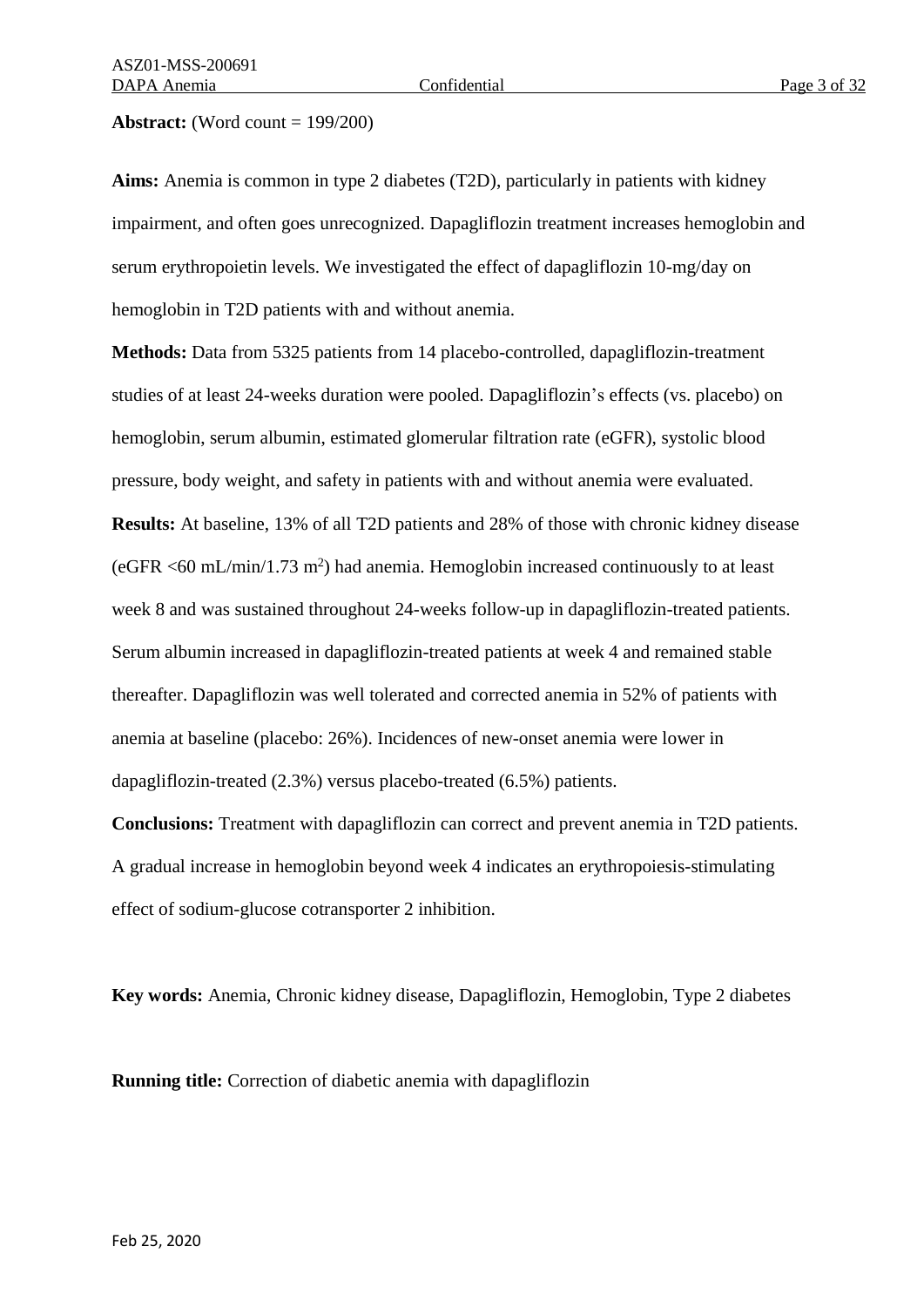## **1. Introduction**

Anemia is a common comorbidity in patients with diabetes and chronic kidney disease  $(CKD)$ .<sup>1, 2</sup> Furthermore, in patients with diabetes, anemia occurs earlier during the course of kidney disease progression and is more severe than in patients without diabetes.<sup>1-3</sup> Additionally, anemia has been identified as an independent predictor of CKD progression, regardless of the presence of diabetes.<sup>4</sup> In patients with diabetes, anemia is also a risk factor for adverse cardiovascular disease (CVD) outcomes, such as myocardial infarction/fatal coronary heart disease, stroke, and all-cause mortality, especially if individuals also have CKD.<sup>5</sup> In patients with heart failure, anemia is associated with an increased risk of hospitalization and all-cause mortality.<sup>6-9</sup> However, although anemia is common in patients with diabetes and CKD, it often remains unrecognized.<sup>2, 10</sup>

Sodium-glucose cotransporter 2 inhibitors (SGLT2i) are a class of oral glucose-lowering agents approved for the treatment of type 2 diabetes  $(T2D)$ .<sup>11</sup> Treatment of patients with T2D with dapagliflozin, a highly selective SGLT2i, is associated with stabilization of estimated glomerular filtration rate (eGFR) and reductions in glycated hemoglobin (HbA<sub>1c</sub>), systolic blood pressure (SBP), body weight, and albuminuria.<sup>12-15</sup> Studies have shown a small and consistent increase in hematocrit with dapagliflozin treatment in patients with T2D and normal kidney function. 16,17 This hematocrit elevation, associated with dapagliflozin treatment, has been attributed to hemoconcentration due to a mild diuretic effect resulting in a decrease in plasma volume.<sup>14</sup> In addition to its effect on hematocrit, SGLT2i result in a transient increase in reticulocyte count and serum erythropoietin concentration.<sup>14,18</sup> Further investigation of the effect of dapagliflozin on hemoglobin (Hb) concentration is therefore warranted. The objective of the current *post hoc* analysis was to evaluate the effect of dapagliflozin 10-mg/day treatment over 24 weeks on Hb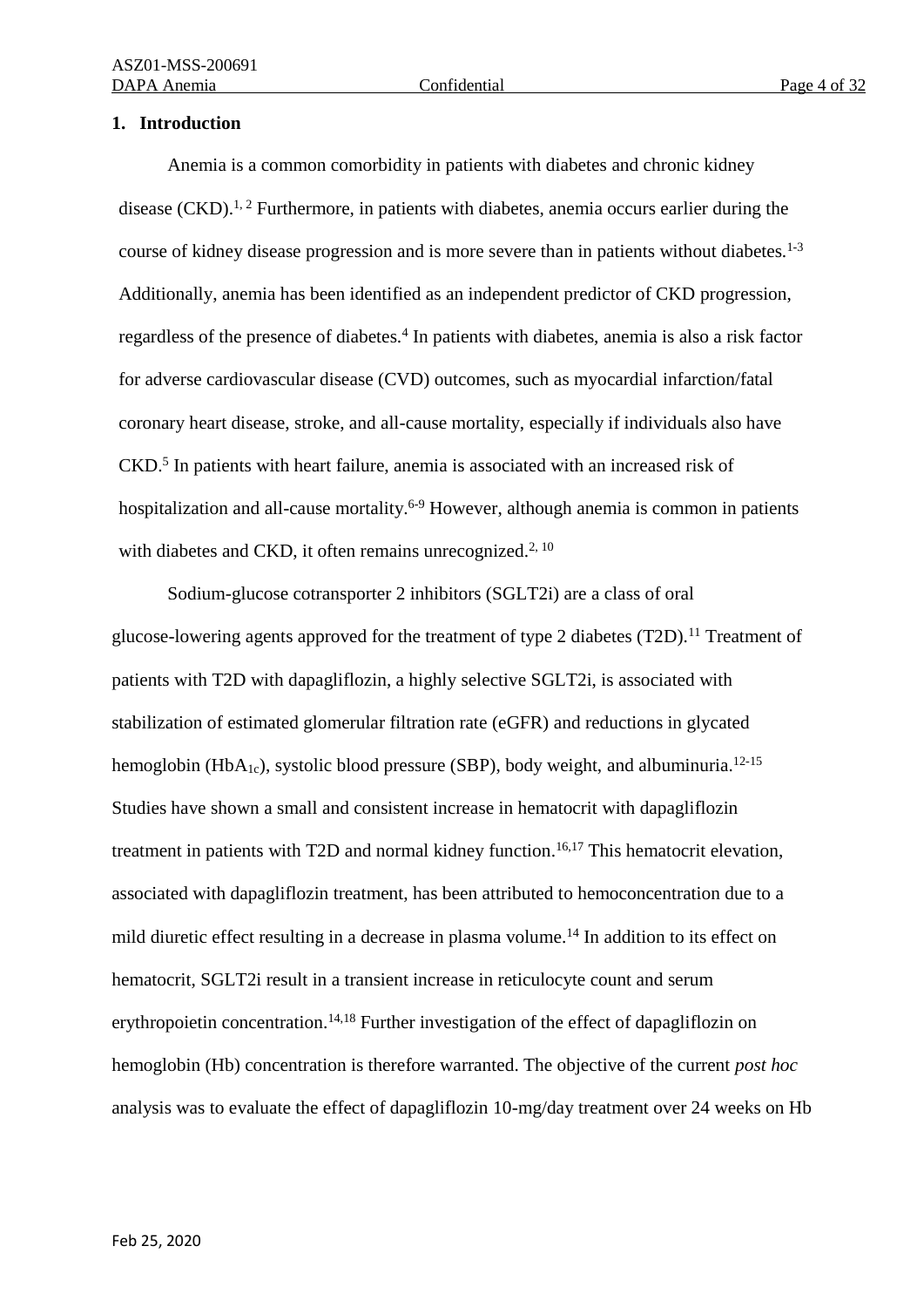concentrations, serum albumin, eGFR, SBP, and body weight in patients with T2D with and without anemia at baseline.

## **2. Materials and methods**

## 2.1 *Study design*

This *post hoc* analysis pooled data from 14 placebo-controlled, phase 2 and 3, double-blind clinical trials in patients with T2D ( $N = 5325$ ; Supplementary Table 1). To examine the effect of dapagliflozin in patients with established anemia and to help differentiate between hemoconcentration and hematopoietic effects, we divided the population according to baseline Hb into anemia (Hb <13 g/dL in men and <12 g/dL in women) and no-anemia groups based on criteria defined by the World Health Organization. Fourteen trials included dapagliflozin monotherapy treatment arms and were included in the analysis. All trials were part of the dapagliflozin clinical development program and were not designed to examine the effect of dapagliflozin on anemia. The trial protocols did not include specific recommendations or restrictions regarding diet or supplemental iron. Information on patient ethnicity was not recorded across all trial sites and is, therefore, not reported in the current analysis, although data on race were available and are reported. All clinical study protocols were approved by the relevant institutional review board/ethics committee, and written informed consent was provided by the enrolled patients. The trials were conducted in accordance with the principles of the Declaration of Helsinki.

## 2.2 *Outcomes*

We evaluated the change in Hb over 24 weeks in patients receiving dapagliflozin or placebo in the anemia and no-anemia groups. Blood samples were collected and analyzed at a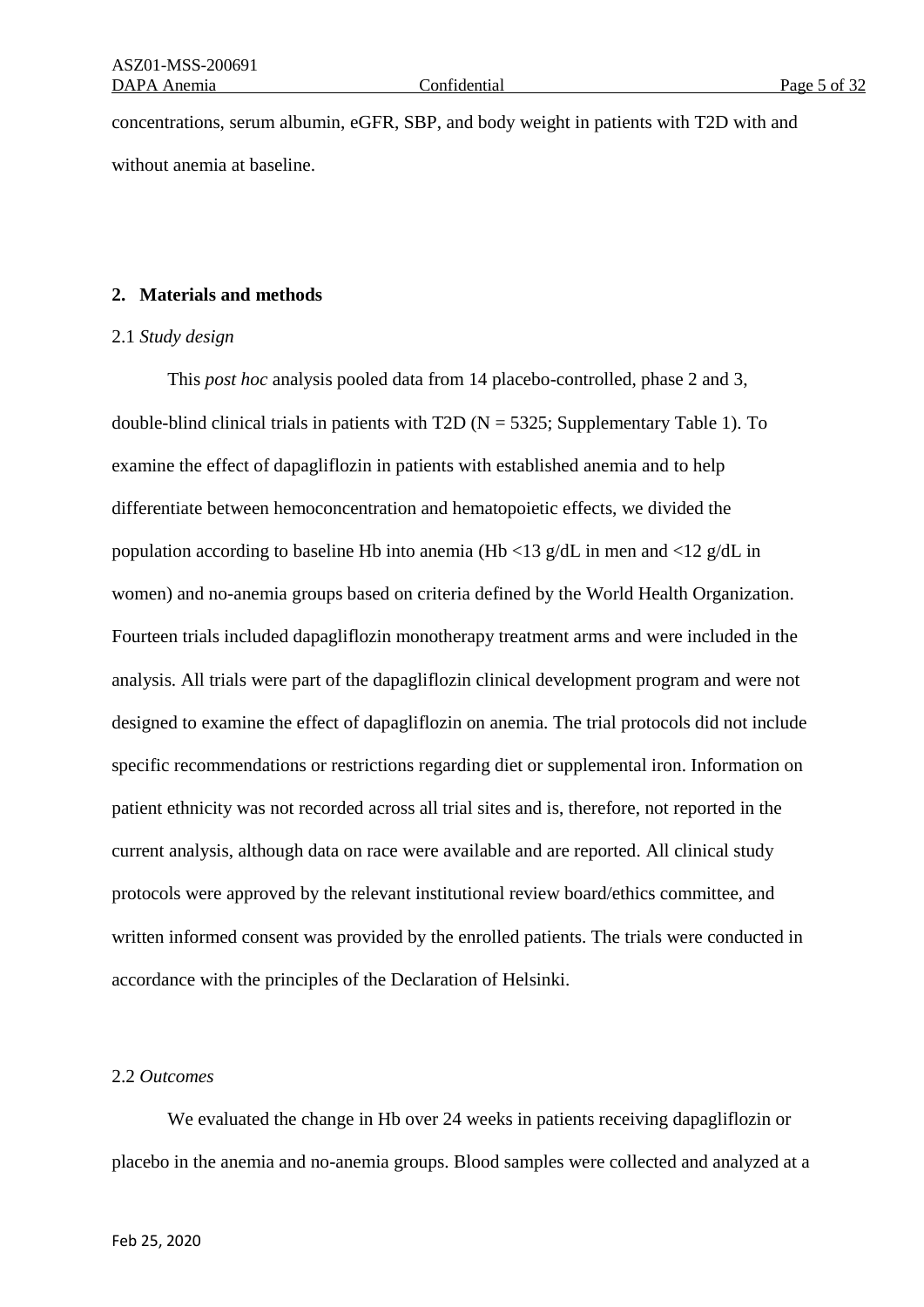central laboratory as part of the standard clinical trial safety assessment during the individual clinical trials; Hb was measured at baseline and at weeks 4, 8, 12, 16, 20, and 24. We evaluated the change in Hb in patients with or without baseline anemia and determined the proportion of patients with baseline anemia who were no longer anemic at week 24.

Changes from baseline to week 24 in eGFR (calculated using the Modification of Diet in Renal Disease Study equation), serum albumin, SBP, and body weight were also evaluated. CKD was defined as eGFR  $\leq 60$  mL/min/1.73 m<sup>2</sup>. Safety outcomes included the occurrence of adverse events (AEs) and serious adverse events (SAEs), including those of special interest (renal impairment, urinary tract infection, and volume depletion). Occurrence of polycythemia (Hb >16.5 g/dL in men and >16.0 g/dL in women) was also evaluated.

#### 2.3 *Statistical analysis*

Descriptive statistics were used for presenting baseline characteristics and safety data. For efficacy parameters, the mean changes from baseline values and 95% confidence intervals (CIs) using a longitudinal repeated-measures mixed model with fixed terms for study, treatment, week, group, week-by-treatment interaction, treatment-by-group interaction, week-by-group interaction, and treatment-by-week-by-group interaction, along with the fixed covariates of baseline, baseline-by-study interaction, and baseline-by-week interaction, were derived. The Kenward-Roger method was used to approximate the degrees of freedom in the mixed model. In the event that the model(s) did not converge, either the Satterthwaite approximation was employed or the models were re-run using the Kenward-Roger method with the baseline-by-study and baseline-by-week terms removed.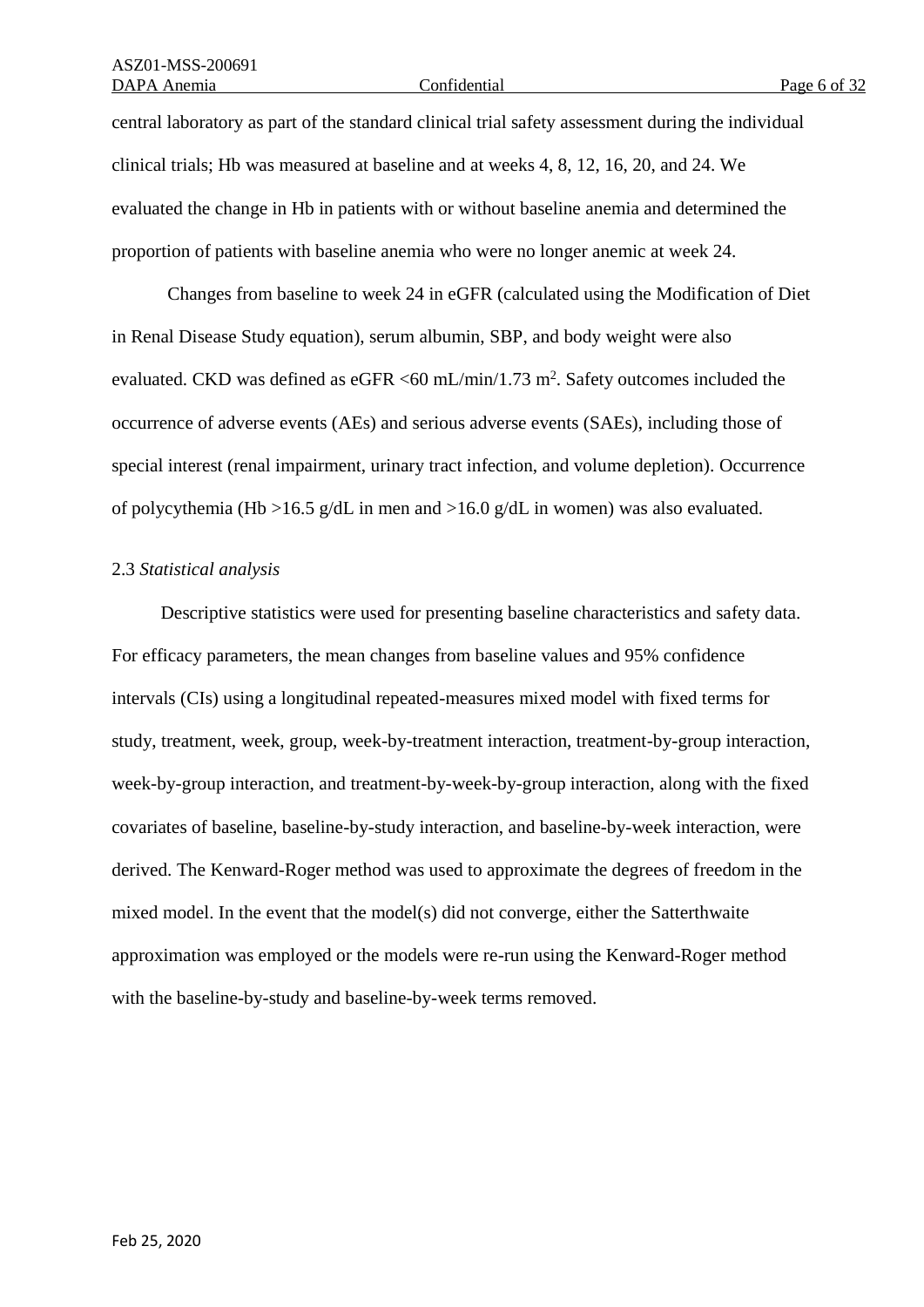## **3. Results**

## *3.1 Baseline characteristics*

A total of 5325 patients were included in the study: 700 (13%) in the anemia group and 4625 (87%) in the no-anemia group (Table 1). In total, 1168 patients (21.9%) had CKD and anemia was more common in this group (28% vs. 9% with and without CKD, respectively; Supplementary Fig. 1).

Overall, 46.3% of patients in the anemia group had CKD (mean eGFR: 66.3  $mL/min/1.73 m<sup>2</sup>$ ) compared with 18.3% of patients in the no-anemia group (mean eGFR: 78.6 mL/min/1.73 m<sup>2</sup>). Additionally, 49.3% of patients with anemia had increased albuminuria (urine albumin-to-creatinine ratio  $[UACR] > 30$  mg/g) at baseline (median  $UACR = 30$  mg/g) compared with 30.1% of patients with no anemia (median  $UACR = 11$  $mg/g$ ).

Patients with anemia were slightly older (mean age: 63 vs. 59 years), had a longer history of T2D (mean duration: 14 vs. 9 years), and were more often black/African American (10% vs. 3%).

## *3.2 Effect of dapagliflozin on Hb concentrations*

Treatment with dapagliflozin resulted in a gradual increase in Hb concentration (Fig. 1A). In the anemia group, the adjusted mean changes in Hb from baseline at week 24 were 0.81 g/dL (95% CI: 0.68, 0.93) with dapagliflozin and 0.28 g/dL (95% CI: 0.15, 0.41) with placebo. The placebo-adjusted mean change in Hb upon treatment with dapagliflozin at week 24 was 0.53 g/dL (95% CI: 0.38, 0.68). In the no-anemia group, the adjusted mean changes in Hb from baseline at week 24 were 0.56 g/dL (95% CI: 0.53, 0.61) with dapagliflozin and  $-0.20$  g/dL (95% CI:  $-0.23$ ,  $-0.16$ ) with placebo. The placebo-adjusted mean change in Hb upon treatment with dapagliflozin at week 24 was 0.76 g/dL (95% CI: 0.72, 0.81). The placebo-adjusted increase in Hb upon treatment with dapagliflozin in patients with anemia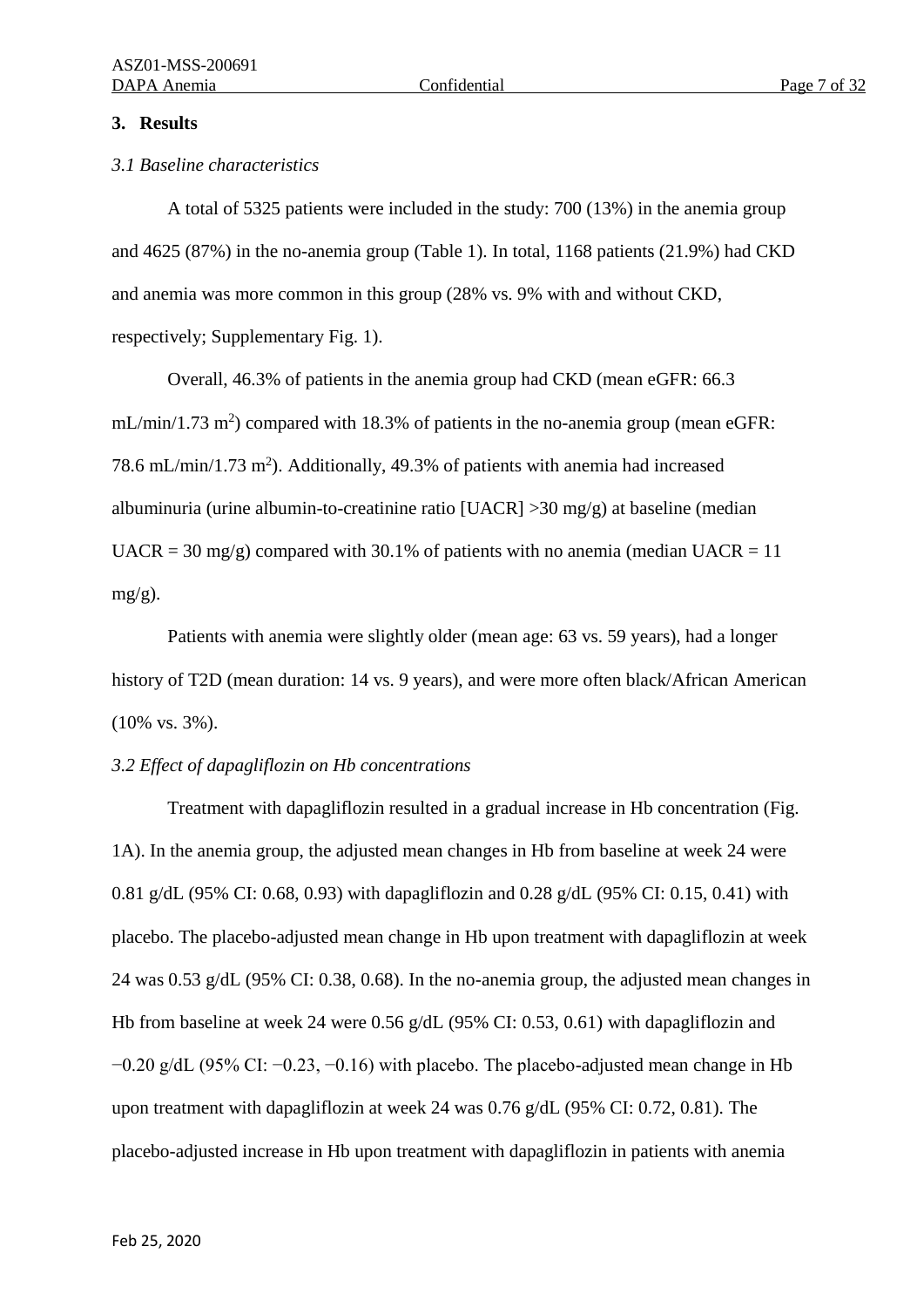was numerically lower compared with the increase in Hb in patients without anemia ( $p =$ 0.0007 [treatment-by-subgroup interaction at week 24]; Fig. 1A).

Treatment with dapagliflozin resulted in a decrease in the percentage of patients with anemia from 13% at baseline to 8% at week 24 (Supplementary Fig. 2). Hence, more patients treated with dapagliflozin achieved correction of anemia at the end of week 24 (52%) compared with those receiving placebo (26%). Thus, the difference in the proportion of patients who had anemia at baseline but had no anemia at week 24 was 26% (95% CI: 19.1, 33.4; Fig. 1B) between patients treated with dapagliflozin and those treated with placebo. In the group with no anemia at baseline, the incidence of new-onset anemia at week 24 was lower in patients treated with dapagliflozin (2.3%) versus those treated with placebo (6.5%; difference from placebo of −4.2; 95% CI: −5.4, −3.0; Fig. 1C).

## *3.3 Effect of dapagliflozin on serum albumin and body weight*

Treatment with dapagliflozin resulted in a similar initial increase in serum albumin at week 4 in both patients with and without anemia, which remained stable thereafter until week 24 (Fig 2A). The adjusted mean changes from baseline at week 24 were 0.11 g/dL (95% CI: 0.07, 0.16) for dapagliflozin and 0.05 g/dL (95% CI: 0.01, 0.09) for placebo in patients with anemia. In patients with no anemia, the adjusted mean changes in serum albumin from baseline at week 24 were 0.04 g/dL (95% CI: 0.03, 0.06) and −0.02 g/dL (95% CI: −0.03, −0.01) for treatment with dapagliflozin and placebo, respectively. The placebo-adjusted mean changes in serum albumin upon treatment with dapagliflozin at week 24 were 0.06 g/dL (95% CI: 0.02, 0.10) for patients with anemia and 0.06 g/dL (95% CI: 0.05, 0.08) for patients with no anemia ( $p = 0.9746$  [treatment-by-subgroup interaction at week 24]).

Patients in both the anemia and no-anemia groups showed a similar decrease in body weight upon treatment with dapagliflozin ( $p = 0.8275$  [treatment-by-subgroup interaction at week 24]; Fig. 2B). The adjusted mean changes in body weight from baseline at week 24 in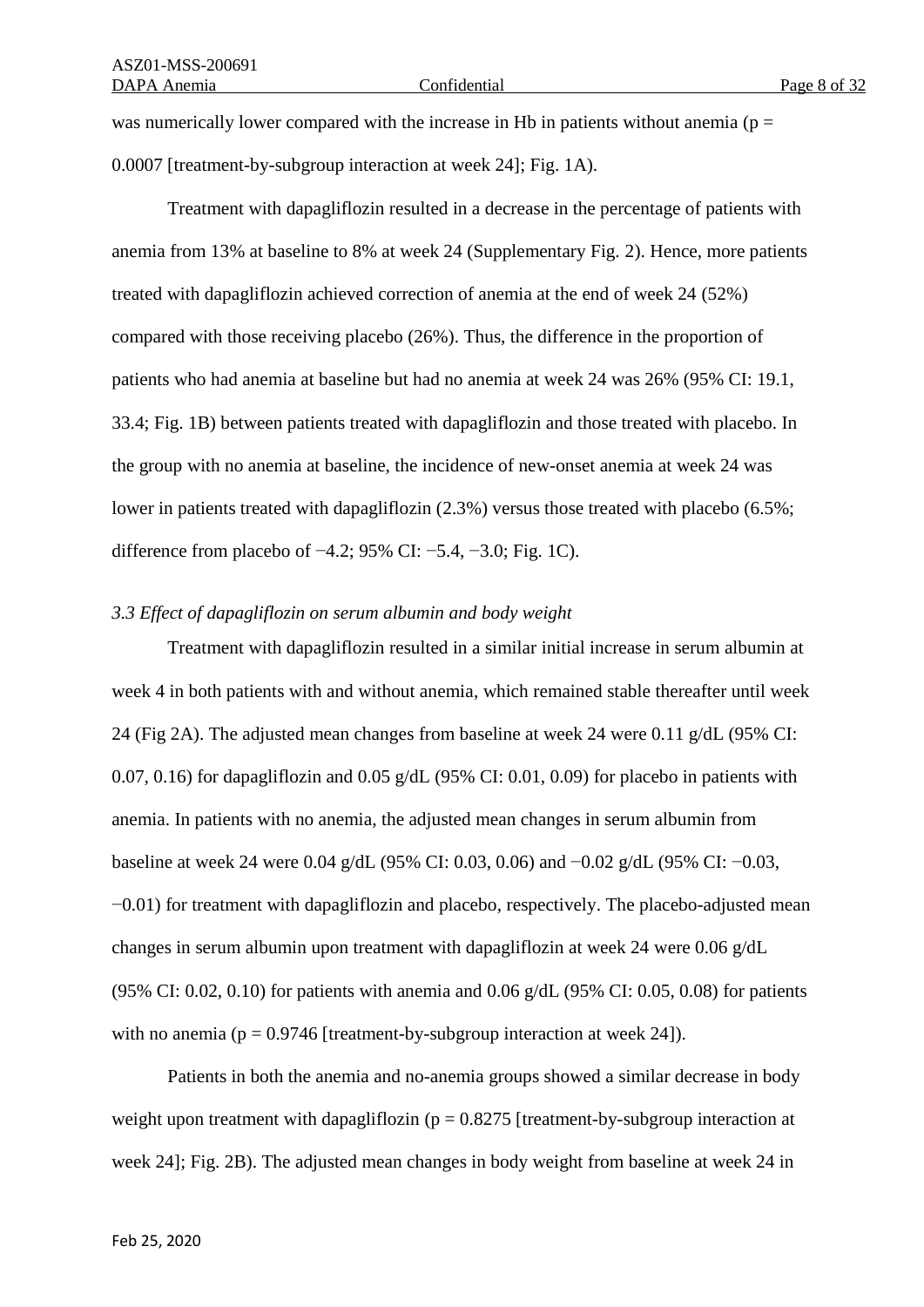the anemia group were −1.98 kg (95% CI: −2.46, −1.51) and −0.12 kg (95% CI: −0.60, 0.37) with dapagliflozin and placebo, respectively. The placebo-adjusted mean change in body weight upon treatment with dapagliflozin at week 24 was −1.87 kg (95% CI: −2.43, −1.30). The adjusted mean changes in body weight from baseline at week 24 in the no-anemia group were −2.18 kg (95% CI: −2.31, −2.04) and −0.27 kg (95% CI: −0.41, −0.14) with dapagliflozin and placebo, respectively. The placebo-adjusted mean change in body weight upon treatment with dapagliflozin at week 24 was −1.90 kg (95% CI: −2.09, −1.72).

## *3.4 Effect of dapagliflozin on SBP and eGFR*

Patients in both the anemia and no-anemia groups showed a decrease in SBP at week 4 upon treatment with dapagliflozin (Fig. 2C), which then remained stable until week 24 ( $p =$ 0.7673 [treatment-by-subgroup interaction at week 24]). In the anemia group, the adjusted mean changes in SBP from baseline at week 24 were −6.27 mm Hg (95% CI: −8.27, −4.27) and −2.97 mm Hg (95% CI: −5.02, −0.93) upon treatment with dapagliflozin and placebo, respectively. The placebo-adjusted mean change in SBP upon treatment with dapagliflozin at week 24 was −3.29 mm Hg (95% CI: −5.45, −1.13). The adjusted mean changes in SBP from baseline at week 24 in the no-anemia group were  $-3.71$  mm Hg (95% CI:  $-4.23, -3.18$ ) and  $-0.76$  mm Hg (95% CI:  $-1.29$ ,  $-0.22$ ) upon treatment with dapagliflozin and placebo, respectively. The placebo-adjusted mean change in SBP upon treatment with dapagliflozin at week 24 was −2.95 mm Hg (95% CI: −3.66, −2.24).

Treatment of patients in the anemia and no-anemia groups with dapagliflozin resulted in an initial decrease in eGFR at week 4, which then remained stable until week 24 (Fig. 2D). The adjusted mean changes in eGFR from baseline at week 24 in the anemia group were  $-0.76$  mL/min/1.73 m<sup>2</sup> (95% CI: −2.39, 0.86) and 1.25 mL/min/1.73 m<sup>2</sup> (95% CI: −0.40, 2.91) upon treatment with dapagliflozin and placebo, respectively. The placebo-adjusted mean change in eGFR upon treatment with dapagliflozin at week 24 was −2.02 mL/min/1.73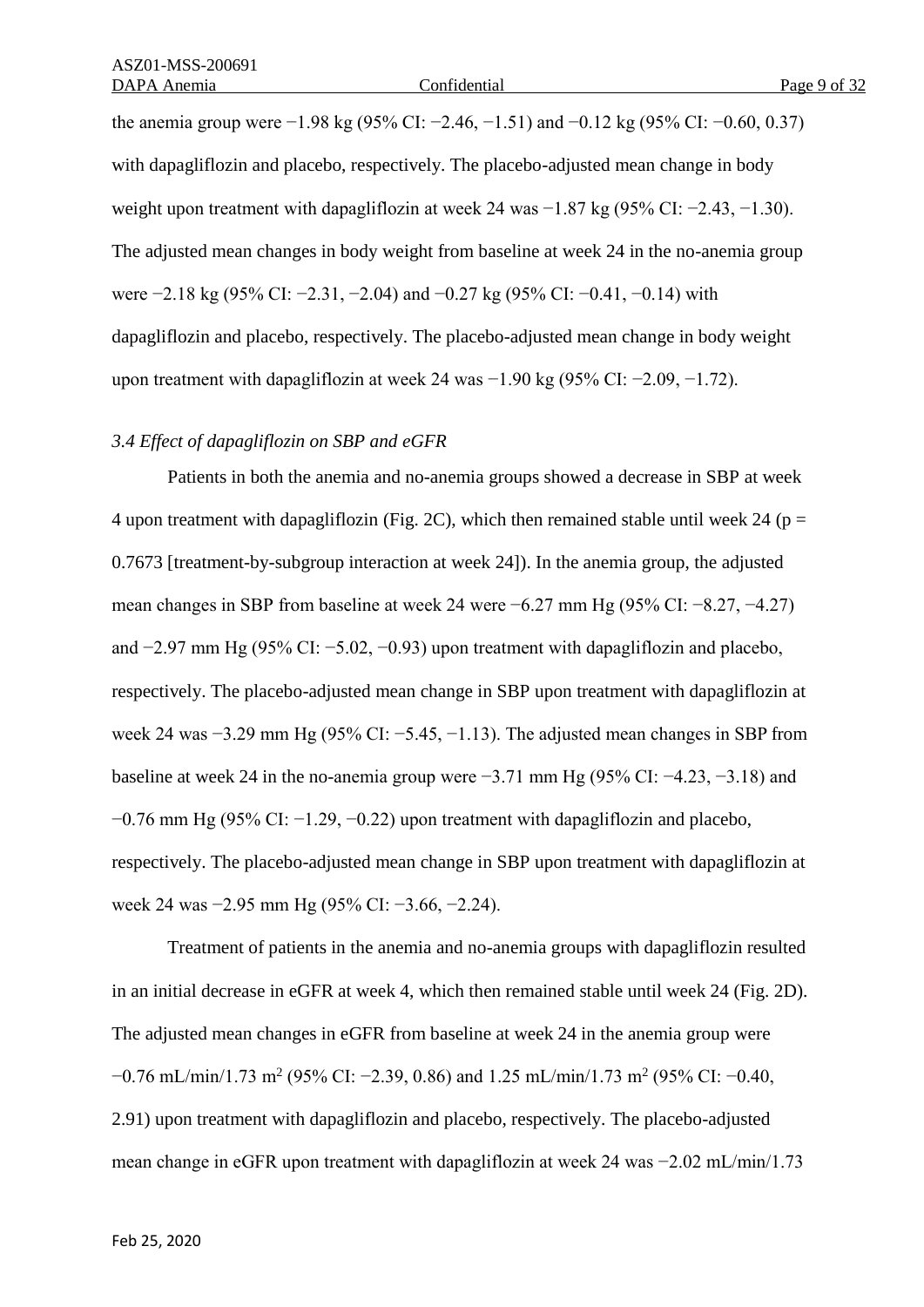m<sup>2</sup> (95% CI: −3.83, −0.20). The adjusted mean changes in eGFR from baseline at week 24 in the no-anemia group were  $-1.96$  mL/min/1.73 m<sup>2</sup> (95% CI:  $-2.44$ ,  $-1.49$ ) and  $-1.07$ mL/min/1.73 m<sup>2</sup> (95% CI:  $-1.56, -0.58$ ) upon treatment with dapagliflozin and placebo, respectively. The placebo-adjusted mean change in eGFR upon treatment with dapagliflozin at week 24 was  $-0.89$  mL/min/1.73 m<sup>2</sup> (95% CI:  $-1.54$ ,  $-0.24$ ). The decrease in eGFR upon treatment with dapagliflozin was similar in patients with and without anemia ( $p = 0.2536$ ) [treatment-by-subgroup interaction at week 24]).

#### *3.5 Adverse events*

AEs were more common in patients with anemia (62.1%) than in patients without anemia (57.1%). In patients with anemia, AEs were observed in  $64.2\%$  (n = 228/355) of patients treated with dapagliflozin versus 59.9% ( $n = 209/349$ ) of patients treated with placebo and SAEs were observed in 10.1% ( $n = 36/355$ ) and 8.0% ( $n = 28/349$ ) of patients in the dapagliflozin and placebo groups, respectively (Table 2). In the anemia group, 23 patients (6.5%) treated with dapagliflozin and 14 patients (4%) treated with placebo showed AEs with symptoms suggestive of renal impairment (Supplementary Table 2). AEs with symptoms suggestive of urinary tract infection were seen in 11 patients (3.1%) treated with dapagliflozin versus 17 patients (4.9%) treated with placebo. Additionally, AEs with symptoms suggestive of volume depletion were observed in 12 patients (3.4%) treated with dapagliflozin versus 3 patients (0.9%) treated with placebo.

Overall, 182 patients (7%) treated with dapagliflozin developed polycythemia at week 24 as compared with 31 patients (1%) treated with placebo (Supplementary Fig. 3). The mean (minimum/maximum) Hb values at week 24 last observation carried forward (LOCF) in patients who developed polycythemia at week 24 were 16.9 (16.1/18.8) g/dL in patients treated with dapagliflozin and 17.1 (16.1/19.8) g/dL in patients treated with placebo (Supplementary Table 3).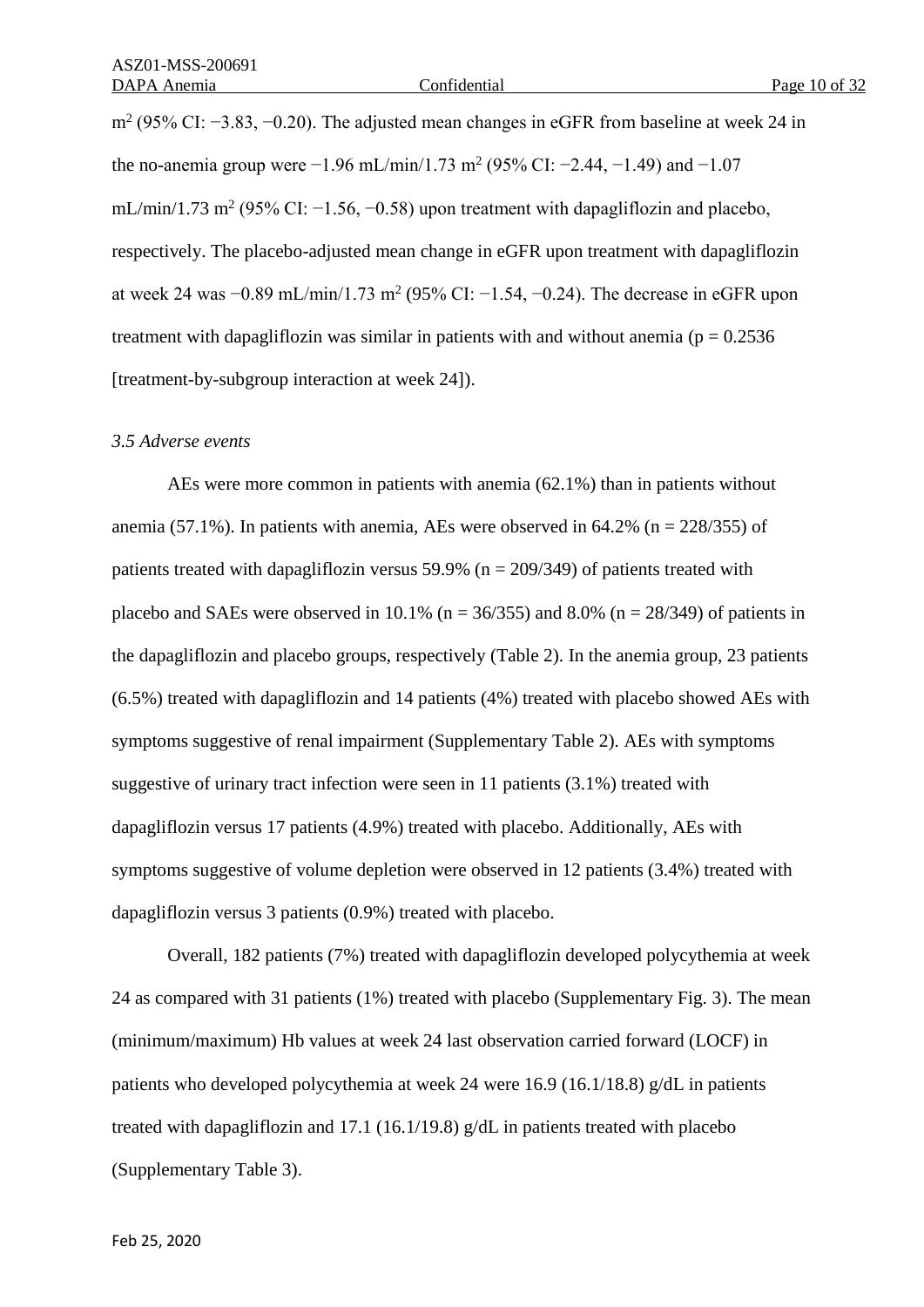## **4. Discussion**

This *post hoc* analysis investigated the effects of dapagliflozin in patients with T2D with and without anemia. Already at week 4 an increase in Hb was observed in patients treated with dapagliflozin, which gradually further increased to at least week 8 and was thereafter sustained throughout the follow-up period. This is similar to results from the EMPA-REG OUTCOME trial, showing a sustained increase in Hb by 0.6-0.8 mg/dL over 164 weeks of treatment with empagliflozin. <sup>19</sup> Furthermore, treatment with dapagliflozin corrected and prevented anemia in some patients. Overall, dapagliflozin was well tolerated in patients with or without anemia.

At the end of week 24, treatment with dapagliflozin of patients who had anemia at baseline was associated with correction of anemia in 52% of patients as compared with 26% of patients treated with placebo. Further, in patients with no anemia at baseline, the proportion of patients with incident anemia at week 24 was lower among patients treated with dapagliflozin, which suggested that dapagliflozin may have had a protective effect against the development of anemia in this patient group.

The increase in Hb during the first 4 weeks of treatment with dapagliflozin could be attributed to the small contraction in plasma volume exerted by the mild diuretic effect of dapagliflozin,<sup>14,20</sup> and is consistent with the increase in serum albumin and the decrease in SBP over the same period. This is in line with the mild increase in serum albumin that has been observed during the first week after SGLT2 inhibition without further increase thereafter. <sup>21</sup> However, the increase in Hb observed beyond week 4 indicates that stimulation of erythropoiesis rather than hemoconcentration is involved.<sup>18,22,23</sup>

The causes of anemia in this study are unknown but CKD is likely to be a contributing factor, as patients with anemia had a lower eGFR; hence, factors involved in the pathogenesis of renal anemia may be the underlying cause of anemia in this population. Contraction in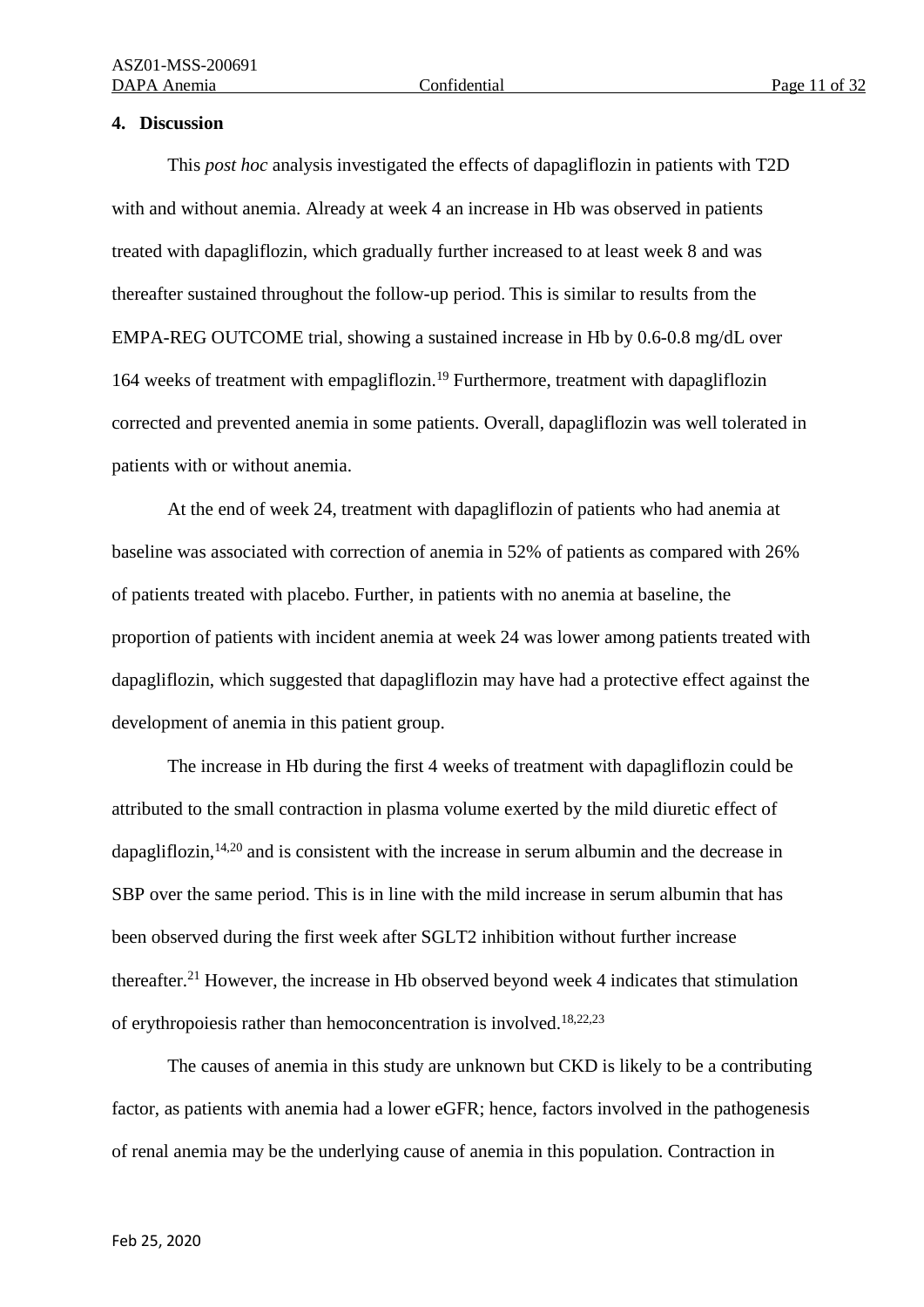plasma volume seems to be similar in all patients, as the increase in Hb and serum albumin was comparable in patients with and without anemia during the first 4 weeks of treatment. The stimulation of erythropoiesis with dapagliflozin beyond week 8 seems to be weaker in patients with anemia. The etiology of renal anemia in patients with CKD is complex and multifactorial<sup>24</sup> and SGLT2i may have a limited effect on these mechanisms.

Several potential mechanisms beyond hemoconcentration could explain the sustained increase in Hb following dapagliflozin treatment. Studies have demonstrated that in patients with T2D, administration of SGLT2i is associated with increases in serum erythropoietin concentration until this peaks at 2-4 weeks after the start of treatment.<sup>14, 25, 26</sup> It has been proposed that in patients with T2D, SGLT2i reduces the workload of the proximal tubules, which leads to a decrease in tubulointerstitial hypoxia, resulting in a reversal of the hypoxiainduced injury caused to "neural crest derived" fibroblasts, which in turn enables these cells to once again produce erythropoietin.<sup>22</sup> Thus, beyond week 4, the longer-term increase in Hb in response to dapagliflozin treatment can be possibly attributed to the generation and release of erythropoietin by the kidneys.

Another potential mechanism that could explain the increase in Hb levels upon treatment with dapagliflozin is the stimulation of the synthesis and release of arginine vasopressin (AVP) triggered by the reduction in plasma volume caused by the diuretic effect of dapagliflozin.<sup>20</sup> Treatment of patients with T2D with dapagliflozin has been shown to induce a small but significant increase in circulating copeptin, a surrogate marker for AVP.<sup>20</sup> As AVP has been demonstrated in experimental anemia settings to rapidly increase red blood cell count and stimulate erythropoiesis in an erythropoietin-independent manner,  $^{23}$  AVPdependent mechanisms could explain, at least in part, the increases in Hb with dapagliflozin treatment.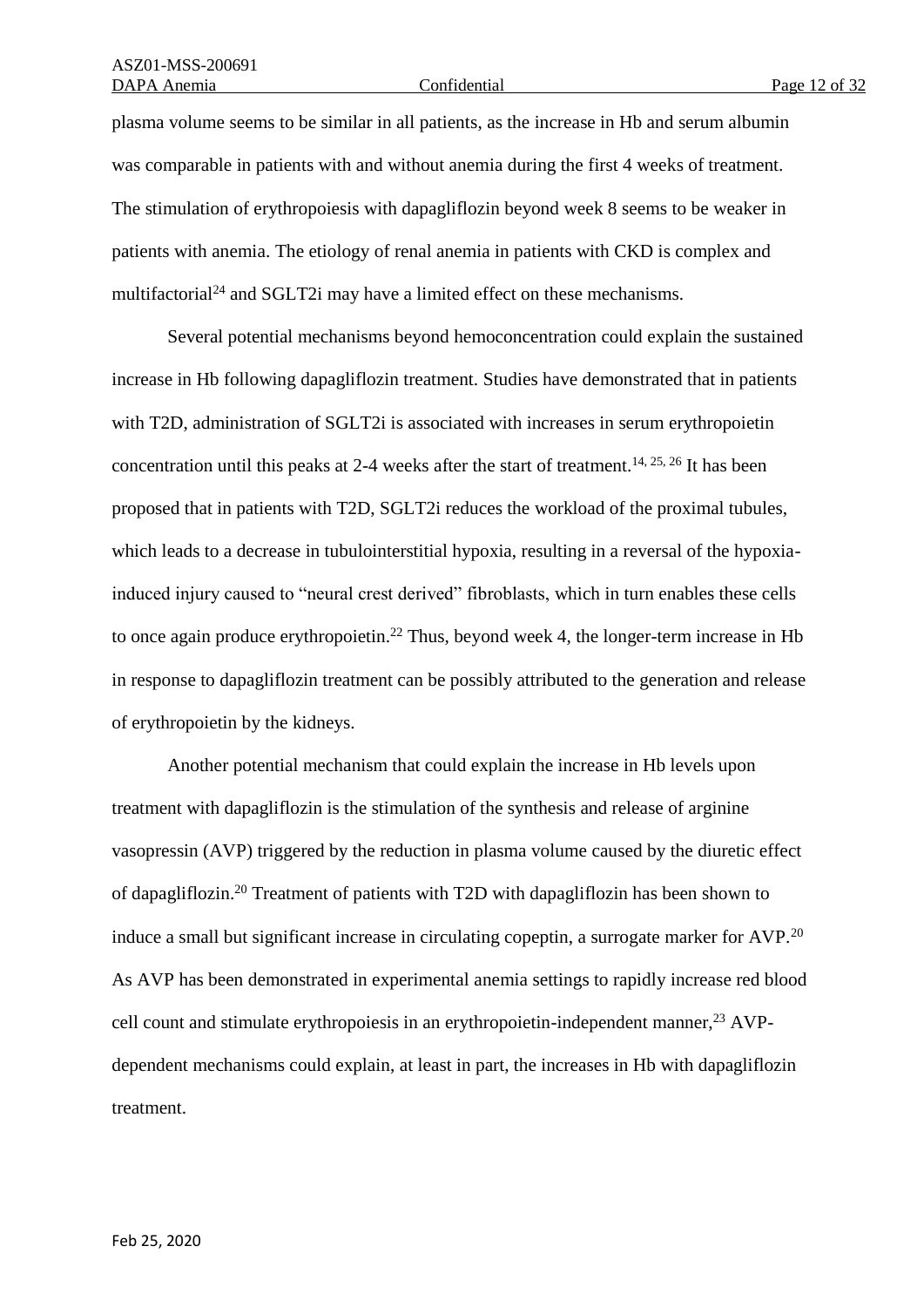Patients with anemia were older and had T2D for a longer duration, and there was also a higher proportion of blacks/African Americans in this group. They also had a lower mean eGFR and a higher UACR compared with patients without anemia. This was expected, given the known correlation between the incidence of anemia and factors such as age, duration of T2D, and CKD.<sup>27,28</sup> Average levels of Hb, hematocrit, and mean corpuscular volume have been found to be lower in African Americans compared with whites.<sup>29</sup> Analysis of the baseline characteristics also demonstrated that 28% of patients with eGFR <60 mL/min/1.73 m<sup>2</sup> had anemia compared with 9% of patients with eGFR  $\geq$ 60 mL/min/1.73 m<sup>2</sup>. A similar correlation between advanced CKD and anemia in patients with T2D has been demonstrated in other studies.<sup>2,30</sup>

Dapagliflozin was generally well tolerated, with the proportion of patients with AEs being slightly higher in the anemia group versus the no-anemia group. This could be because of the lower mean eGFR and longer duration of T2D at baseline in patients with anemia versus those without anemia. Mild polycythemia developed in 7% of patients treated with dapagliflozin and 1% of patients treated with placebo. This mild polycythemia has not been found to pose a risk of blood clots leading to heart attacks or stroke.<sup>31,32</sup> Instead, treatment with SGLT2i has been shown to lead to a decrease in the risk of cardiovascular events in patients with T2D with or without CKD.<sup>33-36</sup> An exploratory mediation analysis of the timedynamic evolution of the potential mediators and the outcome of cardiovascular death of the EMPA-REG OUTCOME trial demonstrated that changes in hematocrit and Hb mediated 51.8% and 48.9%, respectively, of the effect of empagliflozin on the reduction in the risk of cardiovascular death in patients with T2D and established CVD;<sup>19</sup> similar results were shown in a mediation analysis from the CANVAS Program in patients with T2D and heart failure. 37 An initial increase in hematocrit with empagliflozin followed by stabilization from baseline to week 164 was observed compared with no notable change in the placebo group.<sup>19</sup>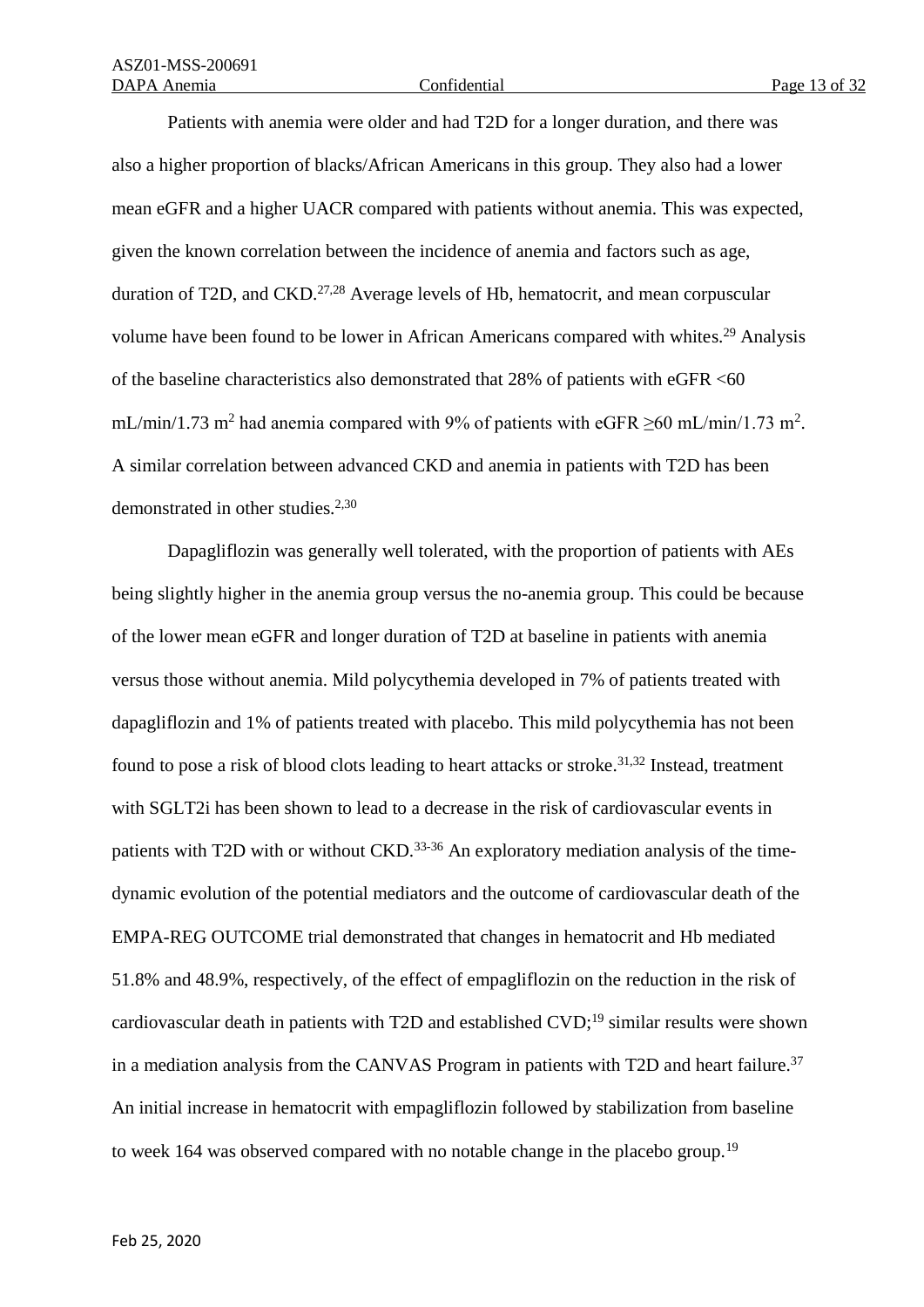Dapagliflozin, in addition to its antiglycemic effect, could play a cardio-protective role by a diversity of other mechanisms, including its effect on Hb concentration. Since anemia is also an independent risk factor for rapid CKD progression,<sup>4</sup> improved Hb levels may contribute to the SGLT2i benefit on kidney function decline.

A strength of this analysis is that pooled data were used, providing an overview of a large patient population. A limitation, however, was that some of the endpoints were not included in the original studies. Data on serum erythropoiesis markers, such as iron, ferritin, transferrin, hepcidin, and reticulocytes, were also not available.

## **5. Conclusions**

In conclusion, treatment with dapagliflozin resulted in clinically meaningful increases in Hb concentration in patients with T2D and resulted in correction and prevention of anemia. The mechanism may be a combination of hemoconcentration due to a diuretic effect (early phase) and increased erythropoiesis (late phase). Further studies would be required to elucidate the mechanisms by which dapagliflozin increases and maintains Hb at a higher level in patients with T2D.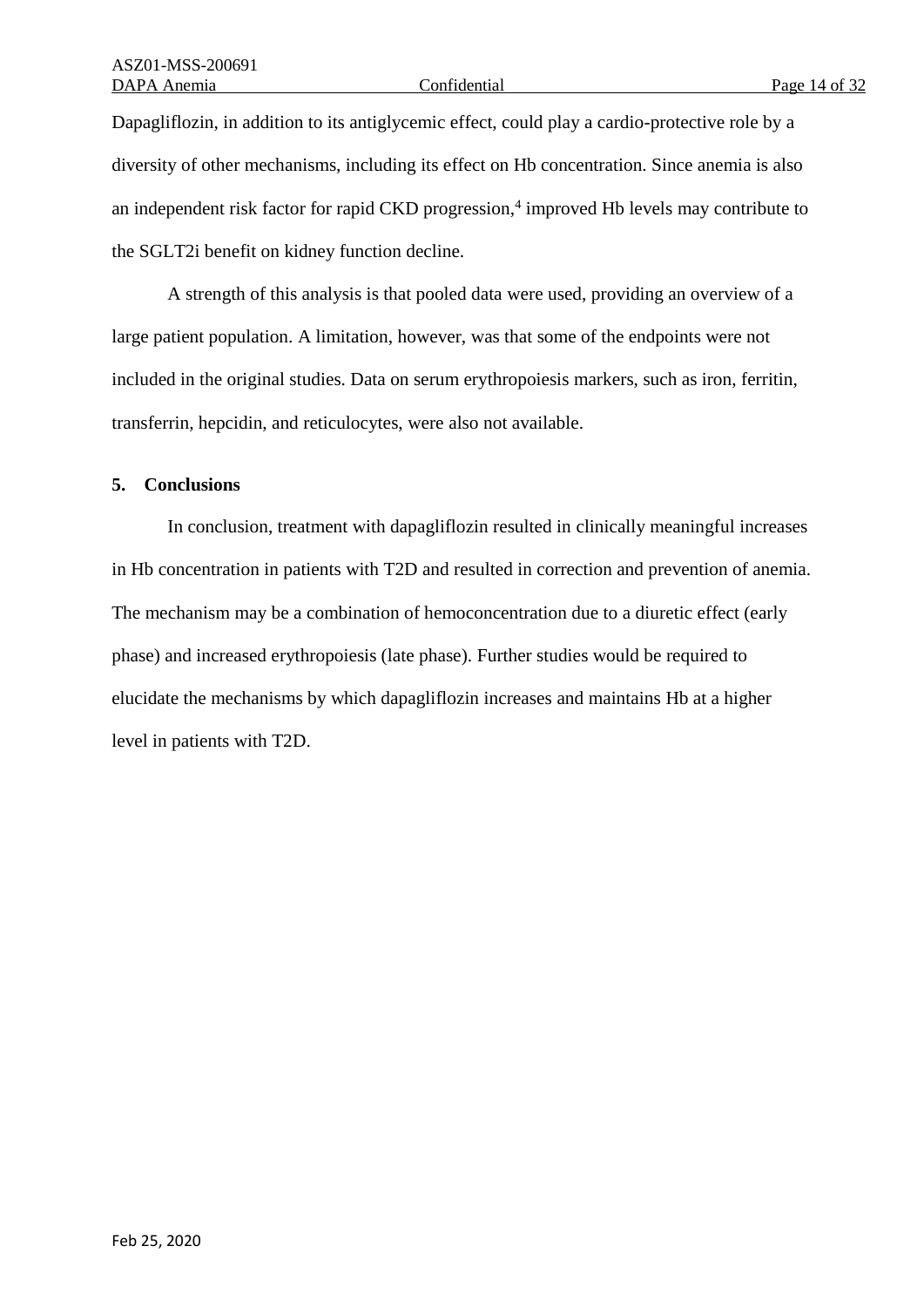# **Acknowledgments**

The authors thank all the site investigators and patients who participated in the clinical trials. Medical writing support, in accordance with GPP guidelines, was provided by Swapnil Kher, PhD, of Cactus Life Sciences (part of Cactus Communications), and was funded by AstraZeneca.

# **Declarations of interest**

B.V.S., C.D.S., P.J.G., and P.S. are employees and shareholders of AstraZeneca. H.J.L.H. is a consultant to AbbVie, Astellas, AstraZeneca, Boehringer Ingelheim, Janssen, and ZS-Pharma (honoraria were paid to his employer). D.C.W. has received consultancy fees or honoraria from Amgen, AstraZeneca, Bayer, Boehringer Ingelheim, GlaxoSmithKline, Janssen, Napp, Mundipharma, Pharmacosmos, Reata, and Vifor Fresenius. V.C. is a former employee of AstraZeneca and owns AstraZeneca stock. R.C.R. has received honoraria from AbbVie, AstraZeneca, GlaxoSmithKline, and Boehringer Ingelheim, and has lectured for Amgen, Janssen, Takeda, AstraZeneca, Boehringer Ingelheim, and Roche.

# **Funding**

This study was funded by AstraZeneca. The sponsor was involved in the study design; collection, analysis, and interpretation of data; report writing; and the decision to submit the article for publication

# **Author contributions**

B.V.S., C.D.S., P.J.G., P.S., H.J.L.H., D.C.W., V.C., and R.C.R. made substantial contributions to the conception and design of the study, acquisition of data, or analysis and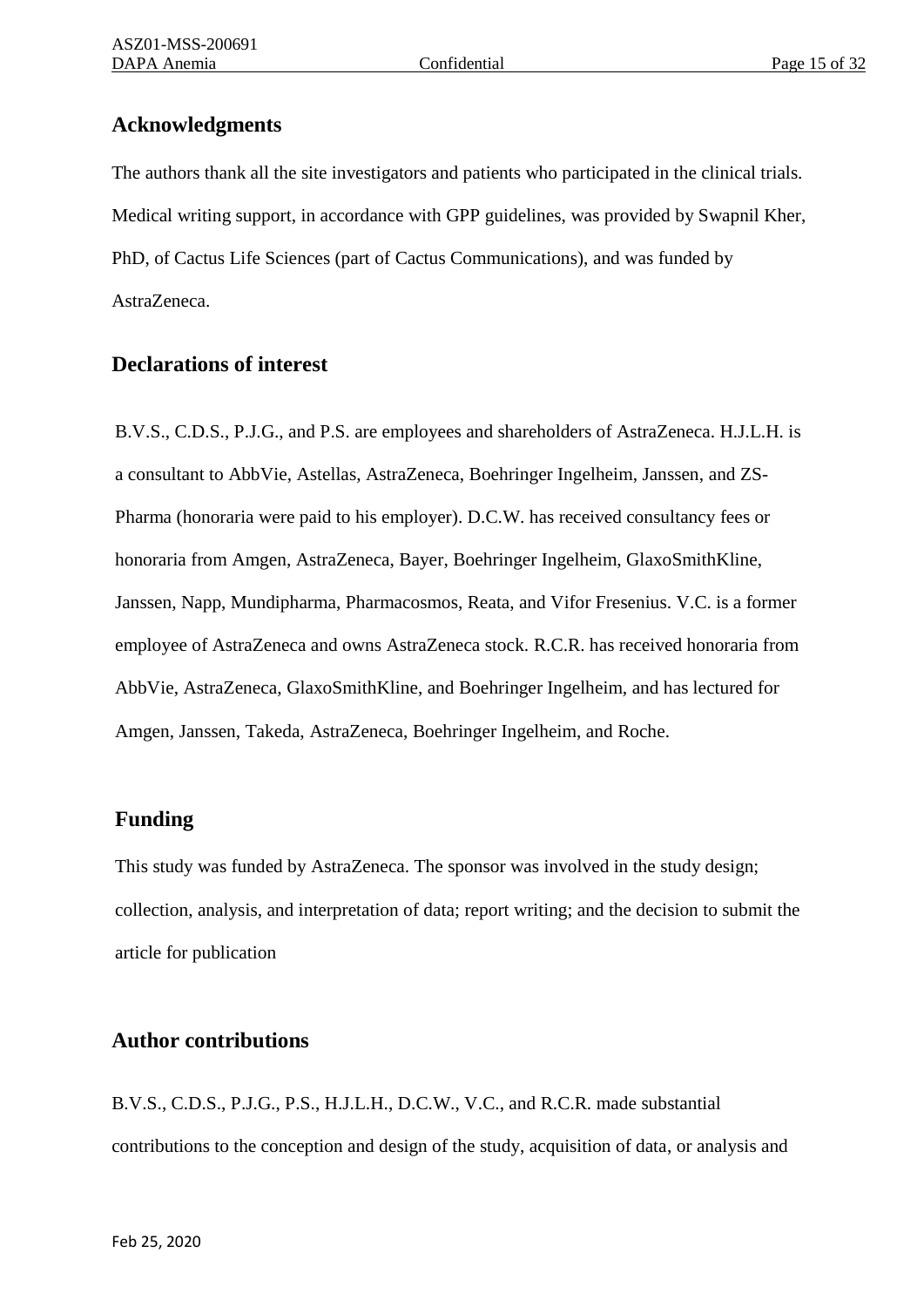interpretation of data; drafted the article and revised it critically for important intellectual content; and gave final approval to the version submitted for publication.

## **References**

1. Al-Khoury S, Afzali B, Shah N, et al. Anaemia in diabetic patients with chronic kidney disease--prevalence and predictors. *Diabetologia.* 2006;49:1183–1189.

## <http://doi.org/10.1007/s00125-006-0254-z>

2. New JP, Aung T, Baker PG, et al. The high prevalence of unrecognized anaemia in patients with diabetes and chronic kidney disease: a population-based study. *Diabet Med.* 2008;25:564–569.<http://doi.org/10.1111/j.1464-5491.2008.02424.x>

3. Bosman DR, Winkler AS, Marsden JT, Macdougall IC, Watkins PJ. Anemia with erythropoietin deficiency occurs early in diabetic nephropathy. *Diabetes Care.* 2001;24:495– 499.<http://doi.org/10.2337/diacare.24.3.495>

4. Go AS, Yang J, Tan TC, et al. Contemporary rates and predictors of fast progression of chronic kidney disease in adults with and without diabetes mellitus. *BMC Nephrol.*

2018;19:146.<http://doi.org/10.1186/s12882-018-0942-1>

5. Vlagopoulos PT, Tighiouart H, Weiner DE, et al. Anemia as a risk factor for cardiovascular disease and all-cause mortality in diabetes: the impact of chronic kidney disease. *J Am Soc Nephrol.* 2005;16:3403–3410.<http://doi.org/10.1681/asn.2005030226> 6. Anand I, McMurray JJ, Whitmore J, et al. Anemia and its relationship to clinical outcome in heart failure. *Circulation* 2004;110(2):149 –154.

<https://doi.org/10.1161/01.CIR.0000134279.79571.73>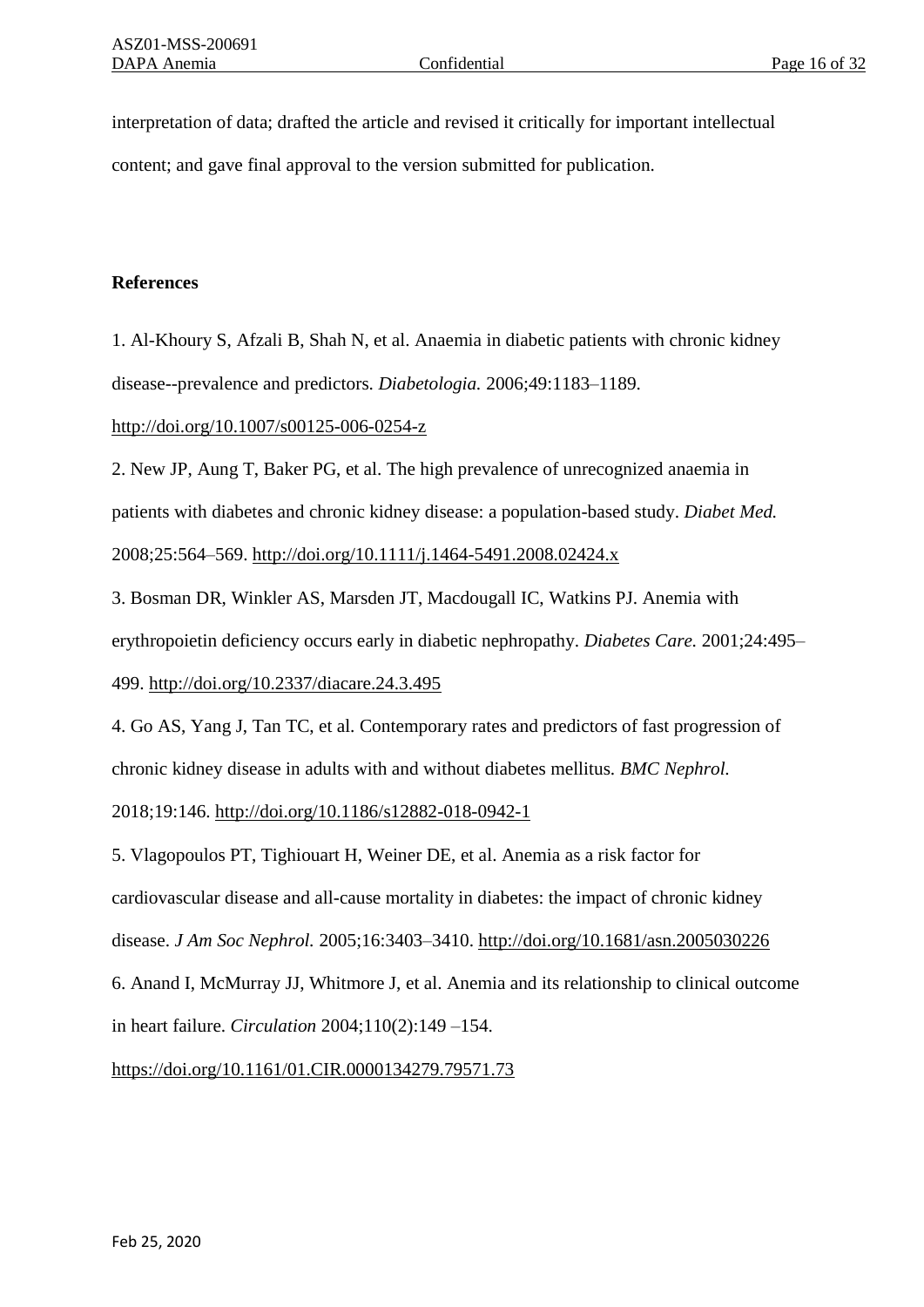7. Mozaffarian D, Nye R, Levy WC. Anemia predicts mortality in severe heart failure: the prospective randomized amlodipine survival evaluation (PRAISE). *J Am Coll Cardiol* 2003;41(11):1933–1939. [https://doi.org/10.1016/S0735-1097\(03\)00425-X](https://doi.org/10.1016/S0735-1097(03)00425-X)

8. Ezekowitz JA, McAlister FA, Armstrong PW. Anemia is common in heart failure and is associated with poor outcomes: insights from a cohort of 12 065 patients with new-onset heart failure. *Circulation* 2003;107(2):223–225.

## <https://doi.org/10.1161/01.CIR.0000052622.51963.FC>

9. Horwich TB, Fonarow GC, Hamilton MA, MacLellan WR, Borenstein J. Anemia is associated with worse symptoms, greater impairment in functional capacity and a significant increase in mortality in patients with advanced heart failure. *J Am Coll Cardiol.* 2002;39(11):1780–1786. [https://doi.org/10.1016/S0735-1097\(02\)01854-5](https://doi.org/10.1016/S0735-1097(02)01854-5)

10. Thomas MC, MacIsaac RJ, Tsalamandris C, Power D, Jerums G. Unrecognized anemia in patients with diabetes: a cross-sectional survey. *Diabetes Care.* 2003;26:1164–1169.

## <http://doi.org/10.2337/diacare.26.4.1164>

11. Kalra S. Sodium glucose co-transporter-2 (sglt2) inhibitors: a review of their basic and clinical pharmacology. *Diabetes Ther.* 2014;5:355–366. [http://doi.org/10.1007/s13300-014-](http://doi.org/10.1007/s13300-014-0089-4) [0089-4](http://doi.org/10.1007/s13300-014-0089-4)

12. Avogaro A, Giaccari A, Fioretto P, et al. A consensus statement for the clinical use of the renal sodium-glucose co-transporter-2 inhibitor dapagliflozin in patients with type 2 diabetes mellitus. *Expert Rev Clin Pharmacol.* 2017;10:763–772.

<http://doi.org/10.1080/17512433.2017.1322507>

13. Heerspink HJ, Johnsson E, Gause-Nilsson I, Cain VA, Sjostrom CD. Dapagliflozin reduces albuminuria in patients with diabetes and hypertension receiving renin-angiotensin blockers. *Diabetes Obes Metab.* 2016;18:590–597.<http://doi.org/10.1111/dom.12654>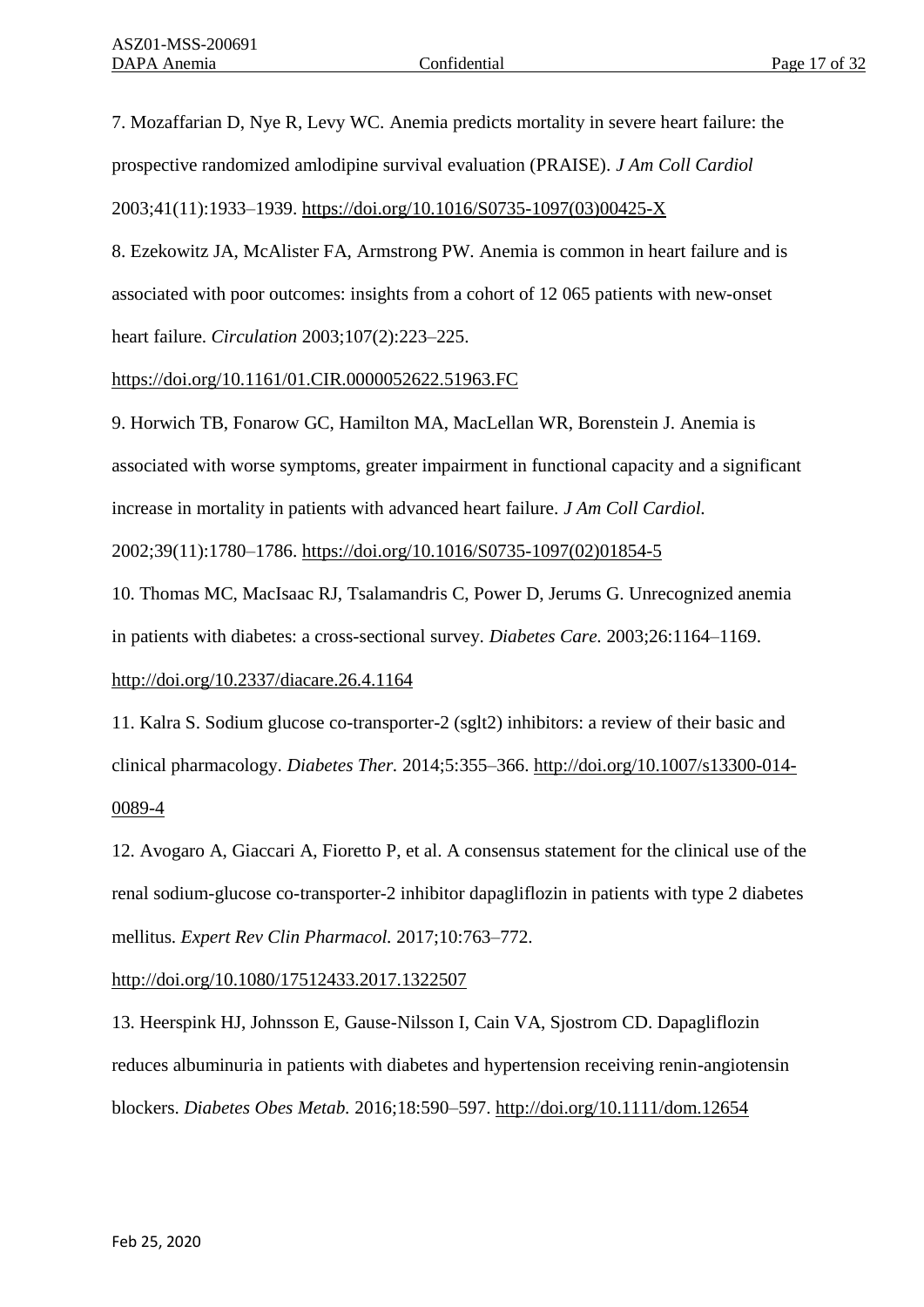14. Lambers Heerspink HJ, de Zeeuw D, Wie L, Leslie B, List J. Dapagliflozin a glucoseregulating drug with diuretic properties in subjects with type 2 diabetes. *Diabetes Obes Metab.* 2013;15:853–862.<http://doi.org/10.1111/dom.12127>

15. Fioretto P, Stefansson BV, Johnsson E, Cain VA, Sjostrom CD. Dapagliflozin reduces albuminuria over 2 years in patients with type 2 diabetes mellitus and renal impairment.

*Diabetologia.* 2016;59:2036–2039.<http://doi.org/10.1007/s00125-016-4017-1>

16. Bailey CJ, Gross JL, Pieters A, Bastien A, List JF. Effect of dapagliflozin in patients with type 2 diabetes who have inadequate glycaemic control with metformin: a randomised, double-blind, placebo-controlled trial. *Lancet.* 2010;375:2223–2233.

## [http://doi.org/10.1016/s0140-6736\(10\)60407-2](http://doi.org/10.1016/s0140-6736(10)60407-2)

17. Dekkers CCJ, Sjöström CD, Greasley PJ, et al. Effects of the sodium-glucose cotransporter-2 inhibitor dapagliflozin on estimated plasma volume in patients with type 2 diabetes. *Diabetes, Obesity and Metabolism.* 2019;0.<http://doi.org/10.1111/dom.13855> 18. Mazer CD, Hare GMT, Connelly PW, et al. Effect of empagliflozin on erythropoietin

levels, iron stores and red blood cell morphology in patients with type 2 diabetes and coronary artery disease. *Circulation.* [Epub Nov 2019]

# http://doi.org/10.1161/CIRCULATIONAHA.119.044235

19. Inzucchi SE, Zinman B, Fitchett D, et al. How does empagliflozin reduce cardiovascular mortality? Insights from a mediation analysis of the EMPA-REG OUTCOME trial. *Diabetes Care.* 2018;41:356–363.<http://doi.org/10.2337/dc17-1096>

20. Eickhoff MK, Dekkers CCJ, Kramers BJ, et al. Effects of dapagliflozin on volume status when added to renin-angiotensin system inhibitors. *J Clin Med.* 2019;8.

<http://doi.org/10.3390/jcm8060779>

21. Ref Pending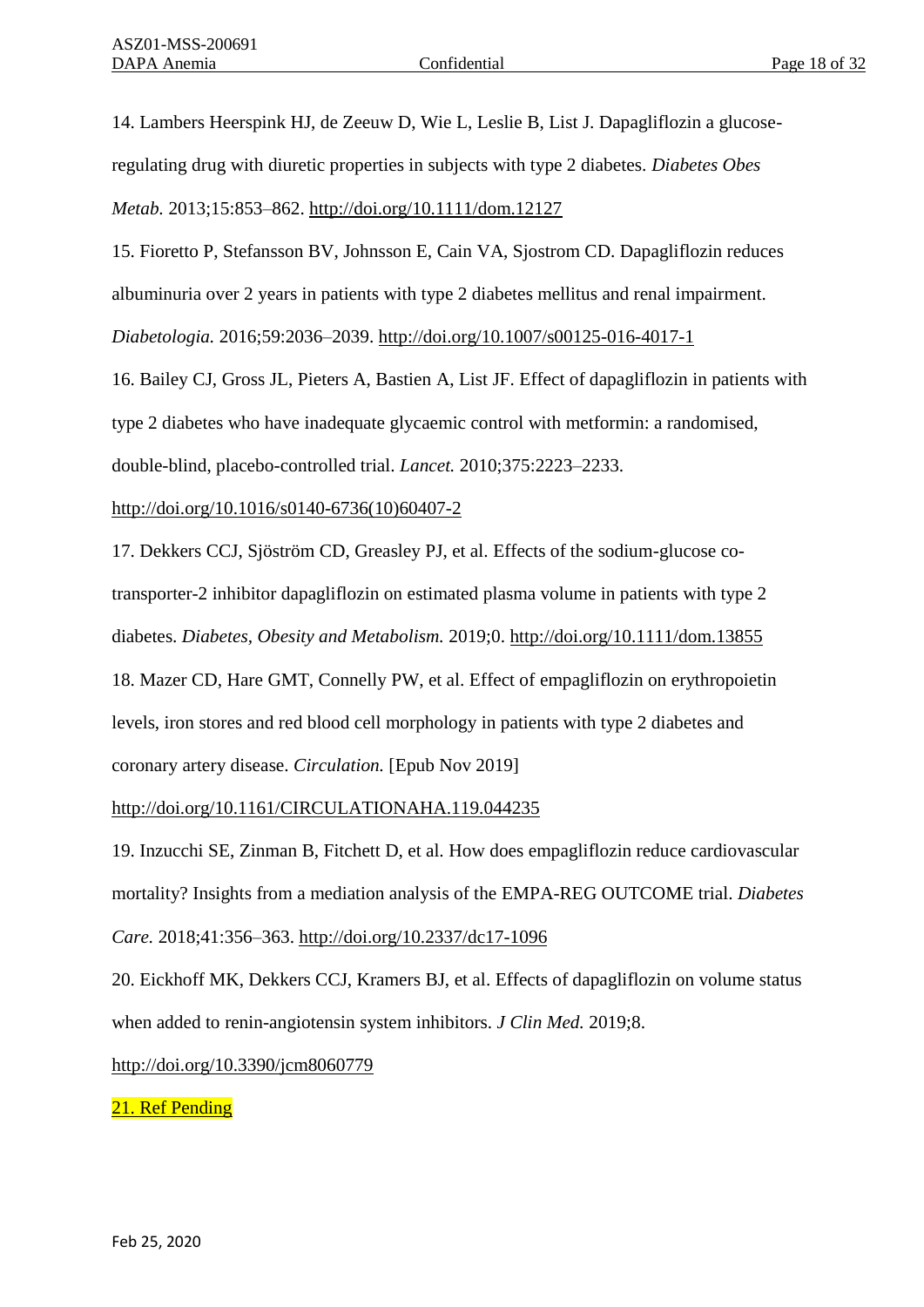22. Sano M, Takei M, Shiraishi Y, Suzuki Y. Increased hematocrit during sodium-glucose cotransporter 2 inhibitor therapy indicates recovery of tubulointerstitial function in diabetic kidneys. *J Clin Med Res.* 2016;8:844–847.<http://doi.org/10.14740/jocmr2760w>

23. Mayer B, Németh K, Krepuska M, et al. Vasopressin stimulates the proliferation and differentiation of red blood cell precursors and improves recovery from anemia. *Science* 

*Translational Medicine.* 2017;9:1632.<http://doi.org/10.1126/scitranslmed.aao1632>

24. Nangaku M, Eckardt KU. Pathogenesis of renal anemia. *Semin Nephrol.* 2006;26(4):261–

268.<https://doi.org/10.1016/j.semnephrol.2006.06.001>

25. Maruyama T, Takashima H, Oguma H, et al. Canagliflozin improves erythropoiesis in diabetes patients with anemia of chronic kidney disease. *Diabetes Technol Ther.* 2019. <http://doi.org/10.1089/dia.2019.0212>

26. Ferrannini E, Baldi S, Frascerra S, et al. Renal handling of ketones in response to sodium–glucose cotransporter 2 inhibition in patients with type 2 diabetes. *Diabetes Care.*

2017;40:771.<http://doi.org/10.2337/dc16-2724>

27. Trevest K, Treadway H, Hawkins-van der Cingel G, Bailey C, Abdelhafiz AH. Prevalence and determinants of anemia in older people with diabetes attending an outpatient clinic: a cross-sectional audit. *Clin Diabetes.* 2014;32:158–162.

<http://doi.org/10.2337/diaclin.32.4.158>

28. Davey A, Lele U, Elias MF, et al. Diabetes mellitus in centenarians. *J Am Geriatr Soc.* 2012;60:468–473.<http://doi.org/10.1111/j.1532-5415.2011.03836.x>

29. Beutler E, West C. Hematologic differences between african-americans and whites: the roles of iron deficiency and alpha-thalassemia on hemoglobin levels and mean corpuscular volume. *Blood.* 2005;106:740–745.<http://doi.org/10.1182/blood-2005-02-0713>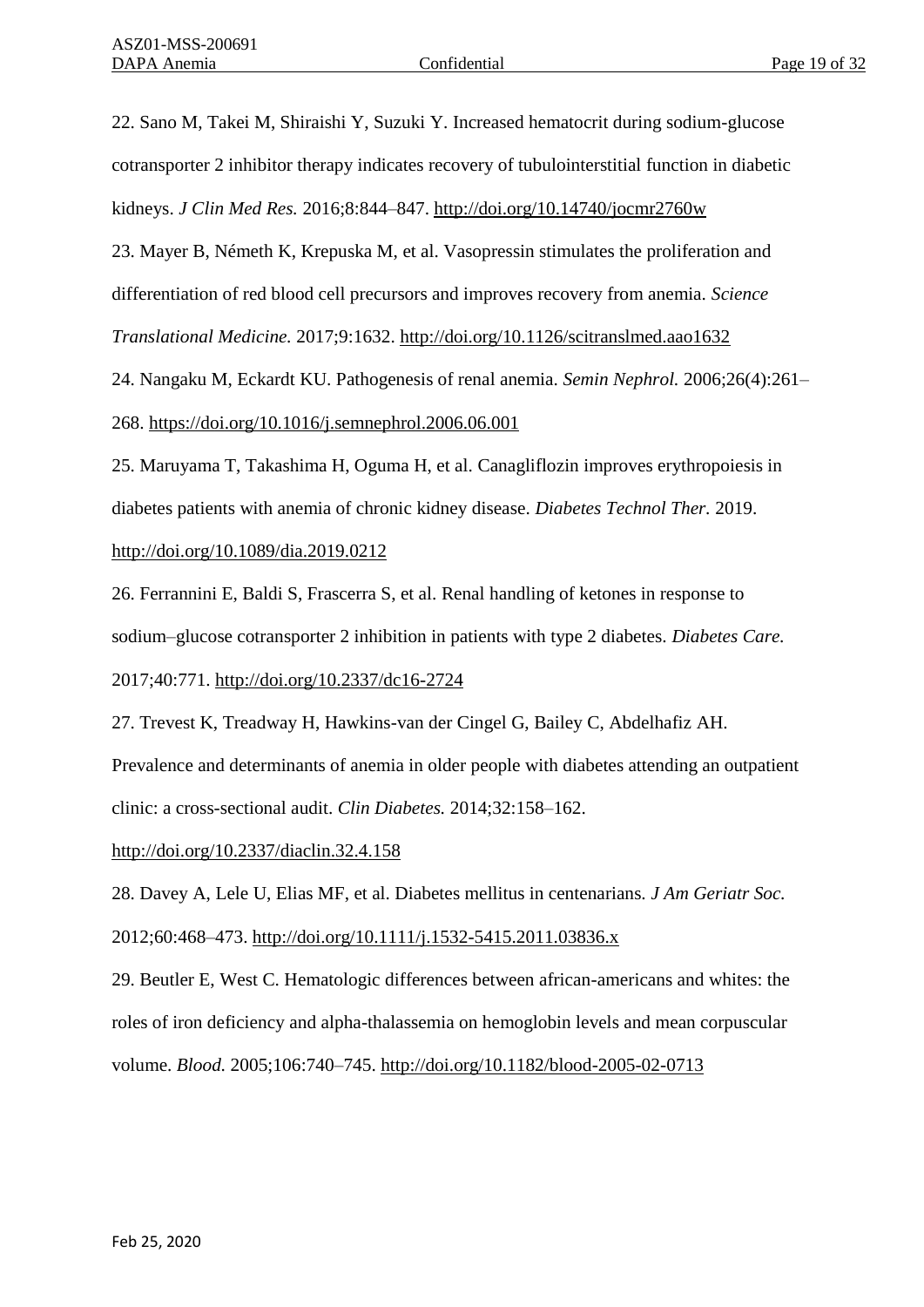30. Idris I, Tohid H, Muhammad NA, et al. Anaemia among primary care patients with type 2 diabetes mellitus (t2dm) and chronic kidney disease (ckd): a multicentred cross-sectional study. *BMJ open.* 2018;8:e025125–e025125.<http://doi.org/10.1136/bmjopen-2018-025125> 31. Ptaszynska A, Johnsson KM, Parikh SJ, et al. Safety profile of dapagliflozin for type 2 diabetes: pooled analysis of clinical studies for overall safety and rare events. *Drug Saf.* 2014;37:815–829.<http://doi.org/10.1007/s40264-014-0213-4>

32. Kato ET, Silverman MG, Mosenzon O, et al. Effect of dapagliflozin on heart failure and mortality in type 2 diabetes mellitus. *Circulation.* 2019;139:2528–2536.

http://doi.org/10.1161/CIRCULATIONAHA.119.040130

33. Mosenzon O, Wiviott SD, Cahn A, et al. Effects of dapagliflozin on development and progression of kidney disease in patients with type 2 diabetes: an analysis from the declaretimi 58 randomised trial. *Lancet Diabetes Endocrinol.* 2019;7:606–617.

[http://doi.org/10.1016/s2213-8587\(19\)30180-9](http://doi.org/10.1016/s2213-8587(19)30180-9)

34. Zinman B, Wanner C, Lachin JM, et al. Empagliflozin, cardiovascular outcomes, and mortality in type 2 diabetes. *N Engl J Med.* 2015;373:2117–2128.

<http://doi.org/10.1056/NEJMoa1504720>

35. Neal B, Perkovic V, Mahaffey KW, et al. Canagliflozin and cardiovascular and renal events in type 2 diabetes. *N Engl J Med.* 2017;377:644–657.

<http://doi.org/10.1056/NEJMoa1611925>

36. Perkovic V, Jardine MJ, Neal B, et al. Canagliflozin and renal outcomes in type 2 diabetes and nephropathy. *N Engl J Med.* 2019;380:2295–2306.

<http://doi.org/10.1056/NEJMoa1811744>

37. Li J, Woodward M, Perkovic V, Figtree GA, et al. Mediators of the effects of canagliflozin on heart failure in patients with type 2 diabetes. *JACC Heart Fail.* 2020;8:57–

66. http://doi.org/10.1016/j.jchf.2019.08.004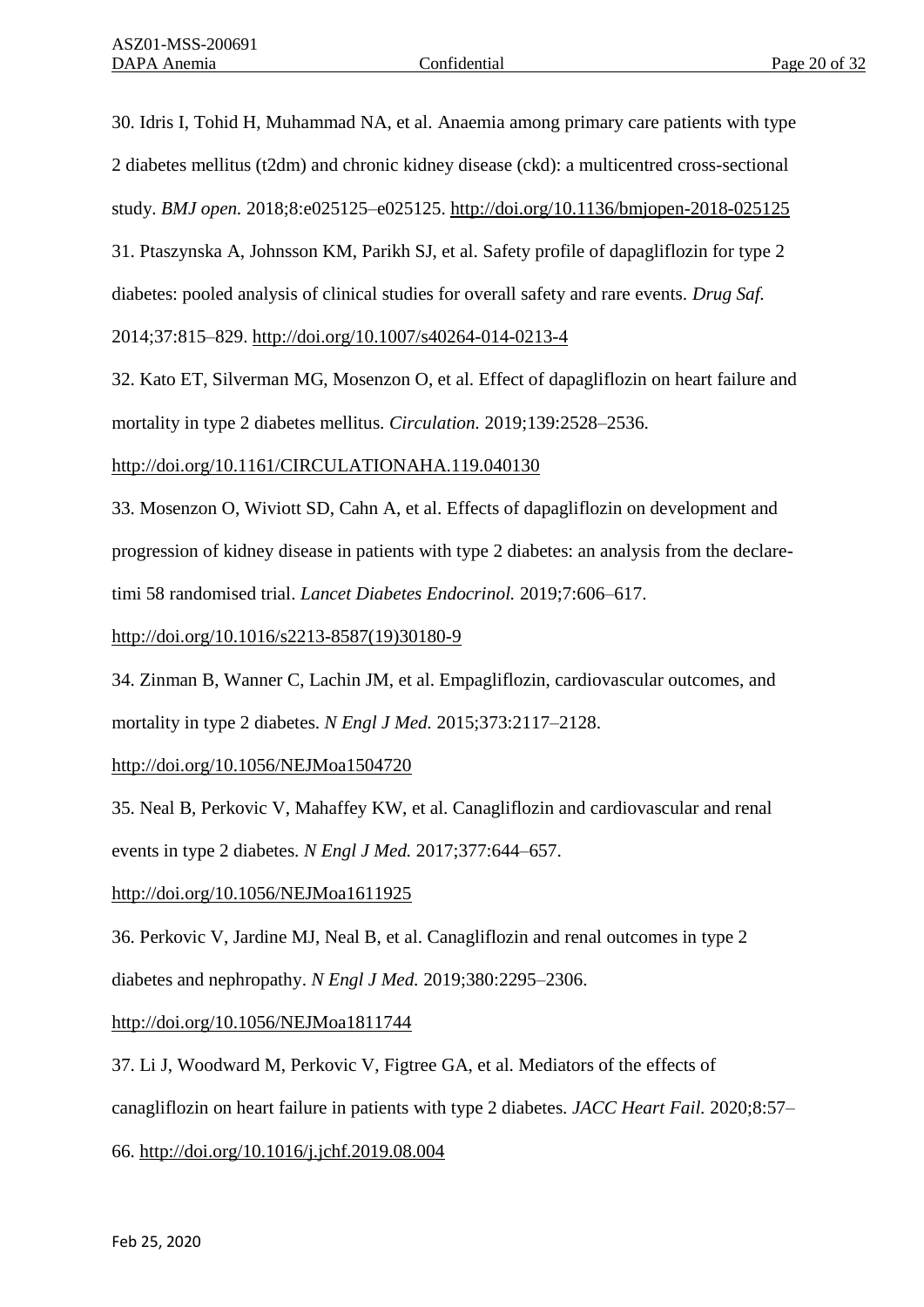# **Figure Legends**

**Fig 1.** (A) Placebo-adjusted mean change in Hb from baseline to week 24 upon treatment with dapagliflozin in patients with T2D with and without anemia, (B) proportion of patients with anemia at baseline who had no anemia at week 24 upon treatment with dapagliflozin and placebo, (C) incidence of anemia at week 24 in patients with no anemia at baseline upon treatment with dapagliflozin and placebo



\*\*\*p-value for treatment-by-subgroup interaction at week 24 < 0.001. The position place both

CI, confidence interval; Diff., difference; Hb, hemoglobin; N, total number of patients; T2D, type 2 diabetes; X, number of patients who had anemia at baseline but no anemia at week 24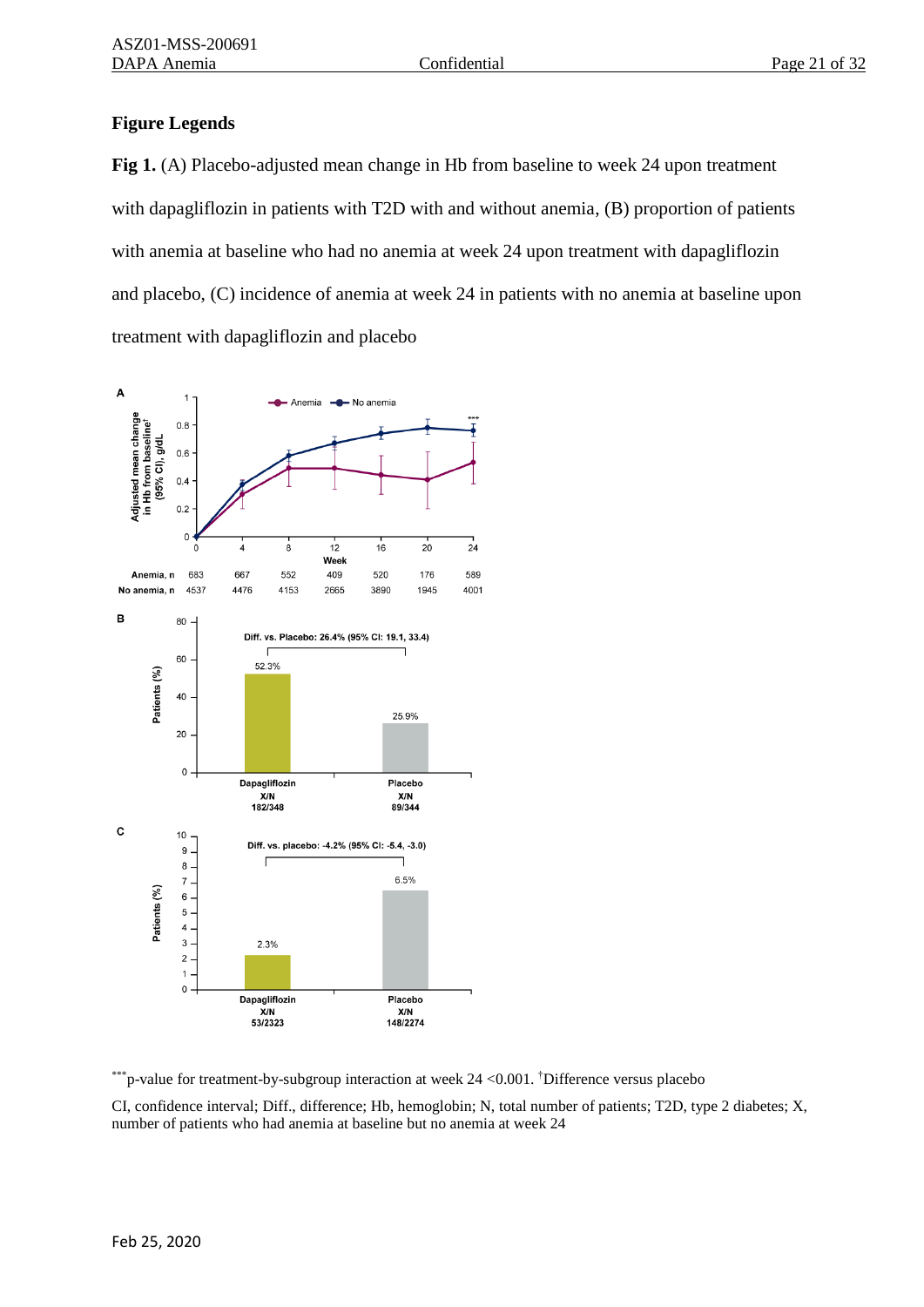**Fig 2.** Placebo-adjusted mean changes from baseline to week 24 in (A) serum albumin, (B), body weight (C), systolic blood pressure, and (D) eGFR upon treatment with dapagliflozin in patients with T2D with and without anemia



†Difference versus placebo

CI, confidence interval; eGFR, estimated glomerular filtration rate; N.S., not significant i.e. p-value for treatment-by-subgroup interaction at week 24 >0.1; SBP, systolic blood pressure; T2D, type 2 diabetes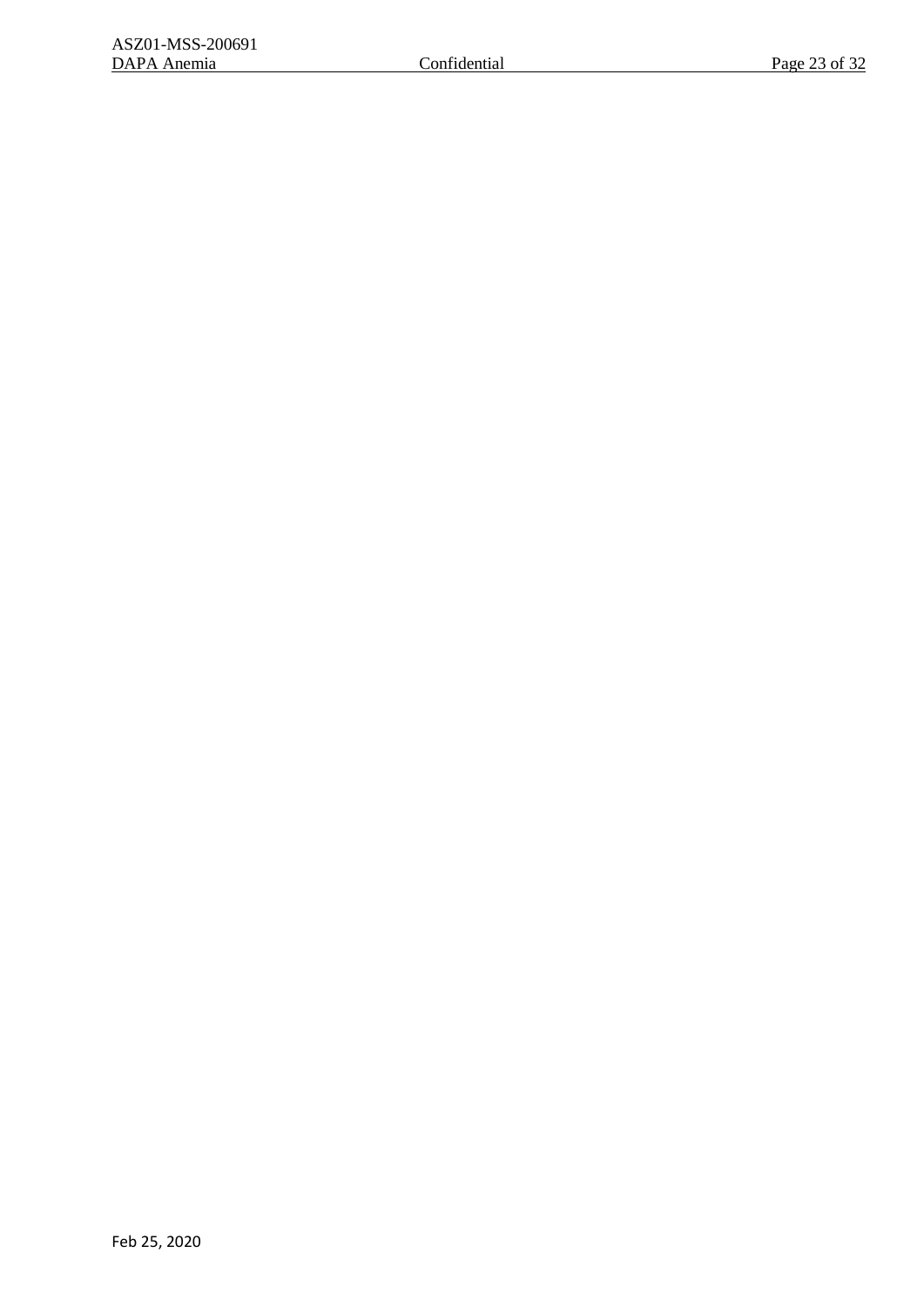# **Table 1.** Baseline demographics and characteristics

|                                                         | Anemia <sup>†</sup>         |                                   | No anemia <sup>‡</sup>       |                                         |
|---------------------------------------------------------|-----------------------------|-----------------------------------|------------------------------|-----------------------------------------|
|                                                         | <b>Placebo</b><br>$N = 348$ | <b>Dapagliflozin</b><br>$N = 352$ | <b>Placebo</b><br>$N = 2286$ | <b>Dapagliflozin</b><br>$N = 2339$      |
| Age, years, mean (SD)                                   | 62.9(9.49)                  | 62.6(9.39)                        | 59.7 (9.87)                  | 59.0 (10.00)                            |
| Male, $n$ $(\%)$                                        | 209(60.1)                   | 208(59.1)                         | 1340 (58.6)                  | 1360(58.1)                              |
| Race, $n$ $(\%)$                                        |                             |                                   |                              |                                         |
| White                                                   | 251(72.1)                   | 259 (73.6)                        | 1874 (82.0)                  | 1906 (81.5)                             |
| Asian                                                   | 46(13.2)                    | 44(12.5)                          | 259(11.3)                    | 273(11.7)                               |
| <b>Black/African American</b>                           | 32(9.2)                     | 37(10.5)                          | 60(2.6)                      | 62(2.7)                                 |
| Other <sup>a</sup>                                      | 19(5.5)                     | 12(3.4)                           | 93(4.1)                      | 98 (4.2)                                |
| Weight, kg, mean (SD)                                   | 89.7 (21.97)                | 92.5 (23.19)                      | 89.2 (18.96)                 | 89.7 (19.03)                            |
| SBP, mm Hg, mean (SD)                                   | $134.5b$ (16.26)            | 133.2 (16.20)                     | 131.9 (15.07)                | 132.0(15.35)                            |
| Bicarbonate, mEq/L, mean (SD)                           | 23.6(3.32)                  | 24.3 (3.44)                       | $25.1^{\circ}$ (2.85)        | $25.1d$ (2.90)                          |
| Hct $(\%),$ mean $(SD)$                                 | 35.7(2.43)                  | 35.8(2.50)                        | 42.9 $^e$ (3.54)             | $42.8f$ (3.52)                          |
| Hb, g/dL, mean (SD)                                     | 11.8(0.80)                  | 11.8(0.78)                        | 14.3(1.18)                   | 14.3(1.16)                              |
| Median                                                  | 11.9                        | 11.8                              | 14.3                         | 14.2                                    |
| Min, max                                                | 8.9, 12.9                   | 8.2, 12.9                         | 12.0, 18.8                   | 12.0, 18.8                              |
| Duration of T2D, years, mean (SD)                       | 13.9 (9.29)                 | 14.8 (9.52)                       | $9.3^{\circ}$ (8.23)         | 9.3(8.10)                               |
| HbA <sub>1c</sub> , %, mean (SD)                        | 8.2(1.04)                   | 8.2(0.87)                         | 8.2(0.98)                    | 8.2 (0.98)                              |
| UACR, mg/g, mean (SD)                                   | 306.0 (751.45)              | 240.4 <sup>g</sup>                |                              | 91.8° (345.78) 86.1 $^{\rm f}$ (308.74) |
|                                                         |                             | (504.70)                          |                              |                                         |
| UACR, mg/g, median                                      | 32.7                        | $29.0$ g                          | 12.0 <sup>c</sup>            | 11.0 <sup>f</sup>                       |
| eGFR mL/min/1.73 m <sup>2</sup> , mean (SD)             | 65.9 (24.73)                | 66.6 (22.70)                      | $78.3^{\circ}$ (20.41)       | 78.9 (20.56)                            |
| eGFR categorization, mL/min/1.73 m <sup>2</sup> , n (%) |                             |                                   |                              |                                         |
| $<$ 30                                                  | 6(1.7)                      | 4(1.1)                            | $7^{\circ}$ (0.3)            | 4(0.2)                                  |
| $≥30$ to <45                                            | 63(18.1)                    | 60(17.0)                          | $90^{\circ}$ (3.9)           | 101(4.3)                                |
| $≥45$ to $≤60$                                          | 103(29.6)                   | 88 (25.0)                         | $323^{\circ}$ (14.1)         | 319 (13.6)                              |
| $≥60$ to <90                                            | 111 (31.9)                  | 137 (38.9)                        | $1229^{\circ}$ (53.8)        | 1227(52.5)                              |
| >90                                                     | 65(18.7)                    | 63 (17.9)                         | $636^{\circ}$ (27.8)         | 688 (29.4)                              |
| History of CVD and/or HF <sup>h</sup> , %               | 41.1                        | 46.0                              | 44.1                         | 43.1                                    |
| History of hypertension <sup>h</sup> , %                | 56.0                        | 64.8                              | 71.6                         | 68.5                                    |
| History of PVD/PAD <sup>h</sup> , %                     | 8.3                         | 13.4                              | 11.9                         | 11.4                                    |
| ACEi and/or ARB, %                                      | 82.8                        | 85.2                              | 70.3                         | 68.1                                    |
| Diuretics, %                                            | 37.4                        | 39.5                              | 25.1                         | 20.6                                    |
| Iron supplementation, %                                 | 7.2                         | 6.0                               | 0.8                          | $1.0\,$                                 |
| ESA, %                                                  | 0.3                         | 0.0                               | 0.0                          | 0.0                                     |

†Defined by World Health Organization as Hb <13 g/dL in men and <12 g/dL in women

‡Defined by World Health Organization as Hb ≥13 g/dL in men and ≥12 g/dL in women

aThe race subgroup of other includes patients with reported race of American Indian/Alaska Native, Native Hawaiian/other Pacific Islander, or Other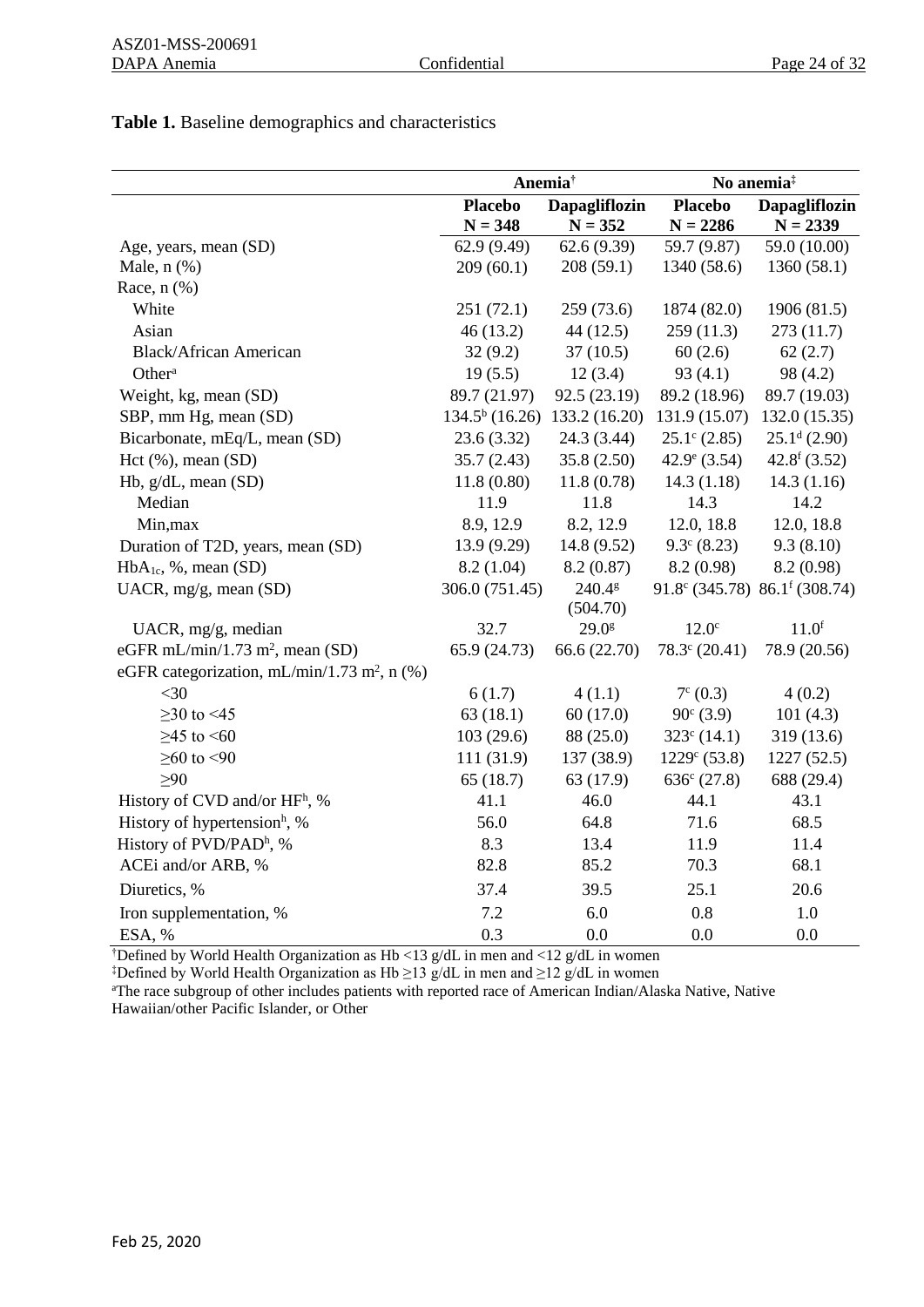${}^{b}N = 347$  $\mathrm{cN} = 2285$  ${}^{d}N = 2338$  ${}^{\text{e}}N = 2284$  ${}^{f}N = 2337$  $^gN = 351$ hDisease history was not available for 2 of the 14 trials

ACEi, angiotensin-converting enzyme inhibitor; ARB, angiotensin receptor blocker; CVD, cardiovascular disease; eGFR, estimated glomerular filtration rate; ESA, erythropoietin-stimulating agent; Hb, hemoglobin; HbA1c, glycated hemoglobin; Hct, hematocrit; HF, heart failure; N, number of patients; PAD, peripheral artery disease; PVD, peripheral vascular disease; SBP, systolic blood pressure; SD, standard deviation; T2D, type 2 diabetes; UACR, urine albumin-to-creatinine ratio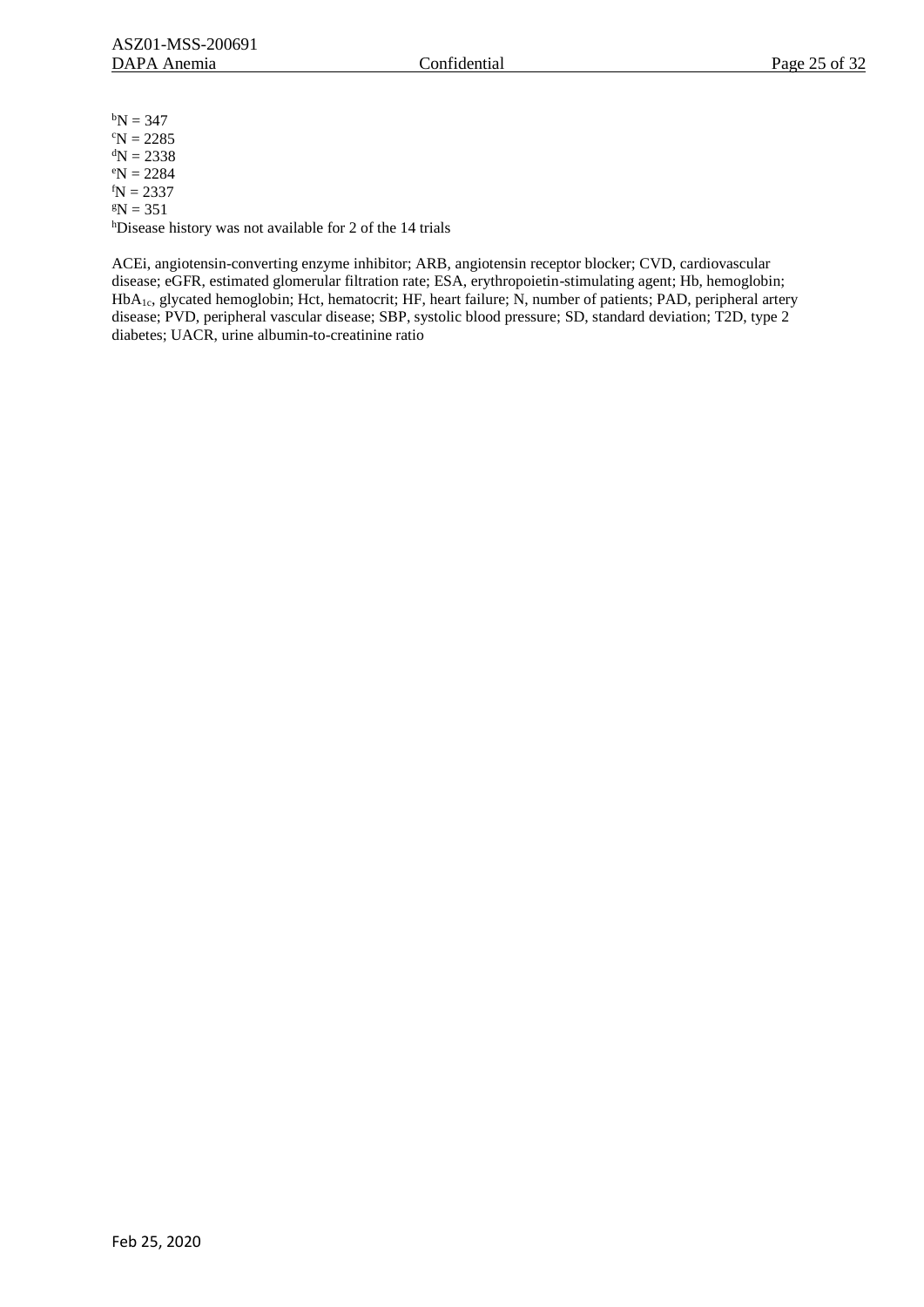| Table 2. Summary of adverse events <sup>†</sup> and adverse events in system organ classes of interest |
|--------------------------------------------------------------------------------------------------------|
| (safety analysis set <sup>†</sup> )                                                                    |

|                                                     | Anemia         |               | No anemia   |               |
|-----------------------------------------------------|----------------|---------------|-------------|---------------|
|                                                     | Placebo        | Dapagliflozin | Placebo     | Dapagliflozin |
| N                                                   | 349            | 355           | 2294        | 2353          |
| At least one AE, $n$ $%$ )                          | 209(59.9)      | 228 (64.2)    | 1275 (55.6) | 1377 (58.5)   |
| At least one SAE, $n$ $%$ )                         | 28(8.0)        | 36(10.1)      | 134(5.8)    | 115(4.9)      |
| Deaths, $n$ $(\%)$                                  | $\overline{0}$ | 1(0.3)        | 6(0.3)      | 8(0.3)        |
| Any AE in SOCs of interest                          | 68 (19.5)      | 65(18.3)      | 309(13.5)   | 341 (14.5)    |
| Blood and lymphatic system<br>disorders, $n$ $(\%)$ | 23(6.6)        | 12(3.4)       | 21(0.9)     | 12(0.5)       |
| Cardiac disorders, n (%)                            | 17(4.9)        | 14(3.9)       | 90(3.9)     | 73(3.1)       |
| Vascular disorders, n (%)                           | 15(4.3)        | 18(5.1)       | 113 (4.9)   | 96(4.1)       |
| Renal and urinary disorders,<br>$n$ (%)             | 24(6.9)        | 32(9.0)       | 111(4.8)    | 199(8.5)      |

† Includes non-serious/serious adverse events with onset on or after the first date/time of double-blind treatment and on or prior to the last day of short-term double-blind treatment plus 4 days/30 days or up to and including the start date of the long-term period or up to the follow-up visit if earlier.

‡Safety analysis set includes patients who received at least 1 dose of study drug

Adverse events were classified as per MedDRA version 17.1

AE, adverse event; SOC, system organ class; SAE, serious adverse event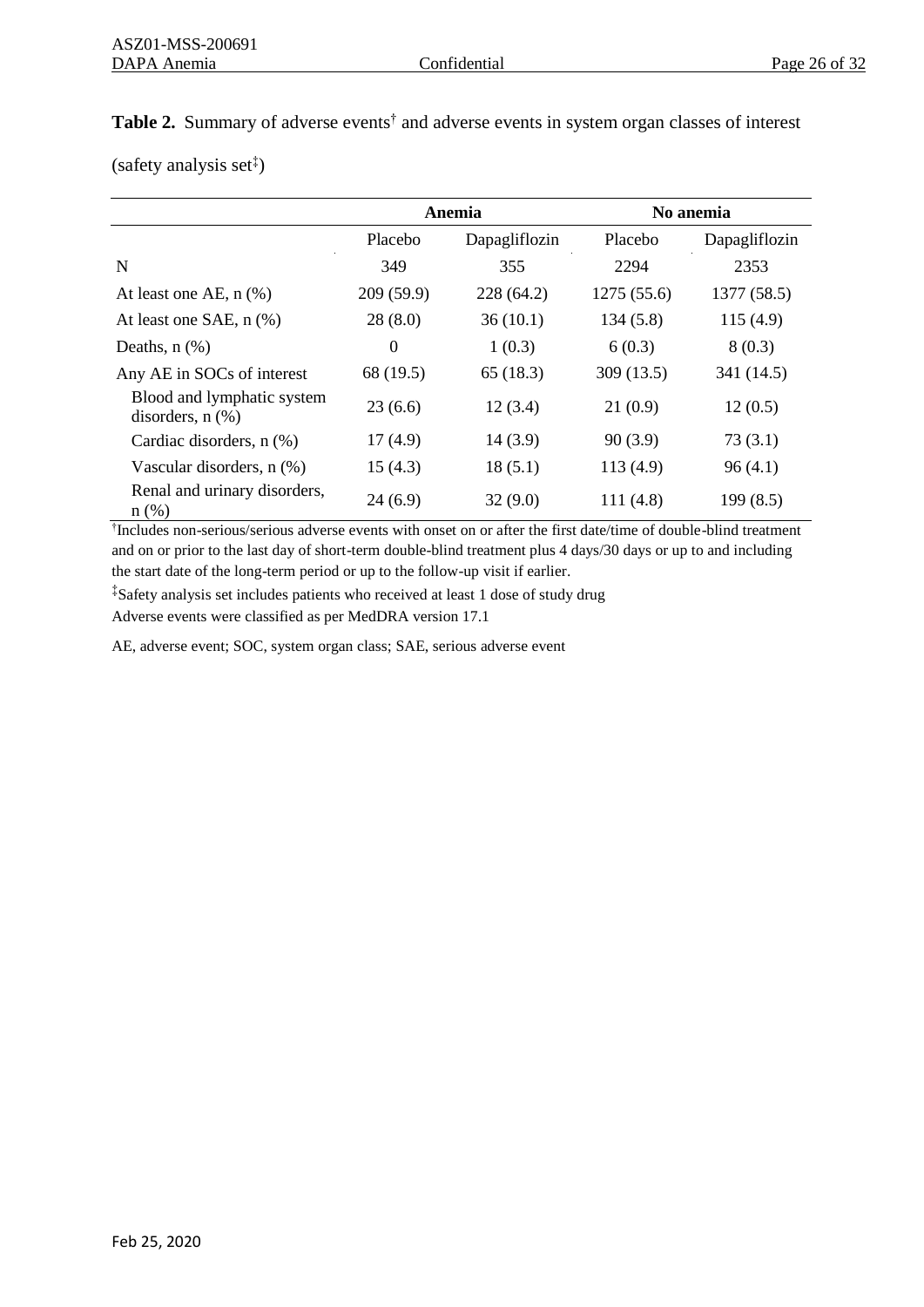# **Supplementary Material**

# **Supplementary Table 1. Dapagliflozin clinical trials included in the pooled analysis (Details TBC)**

| <b>Study Name</b>   | Phase 2/3 | <b>Title</b> | <b>Treatment</b> | <b>Treatment</b> |
|---------------------|-----------|--------------|------------------|------------------|
| (ClinicalTrials.gov |           |              | arms             | duration         |
| identifier)         |           |              |                  |                  |
| MB102-013           |           |              |                  |                  |
| (NOT)               |           |              |                  |                  |
| MB102-014           |           |              |                  |                  |
| (NOT)               |           |              |                  |                  |
| MB102-029           |           |              |                  |                  |
| (CKD)               |           |              |                  |                  |
| (NOT)               |           |              |                  |                  |
| MB102-030           |           |              |                  |                  |
| (NCT)               |           |              |                  |                  |
| MB102-034           |           |              |                  |                  |
| (NOT)               |           |              |                  |                  |
| D1690C00005         |           |              |                  |                  |
| (NOT)               |           |              |                  |                  |
| D1690C00006         |           |              |                  |                  |
| (NOT)               |           |              |                  |                  |
| D1690C00010         |           |              |                  |                  |
| (NOT)               |           |              |                  |                  |
| D1690C00012         |           |              |                  |                  |
| (NCT)               |           |              |                  |                  |
| D1690C00018         |           |              |                  |                  |
| (NOT)               |           |              |                  |                  |
| D1690C00019         |           |              |                  |                  |
| (NOT)               |           |              |                  |                  |
| D1690C00023         |           |              |                  |                  |
| (DELIGHT)           |           |              |                  |                  |
| (NOT)               |           |              |                  |                  |
| D1690C00024         |           |              |                  |                  |
| (DERIVE)            |           |              |                  |                  |
| (NOT)               |           |              |                  |                  |
| D1692C00006         |           |              |                  |                  |
| (Japan)             |           |              |                  |                  |
| (NOT)               |           |              |                  |                  |

CKD, chronic kidney disease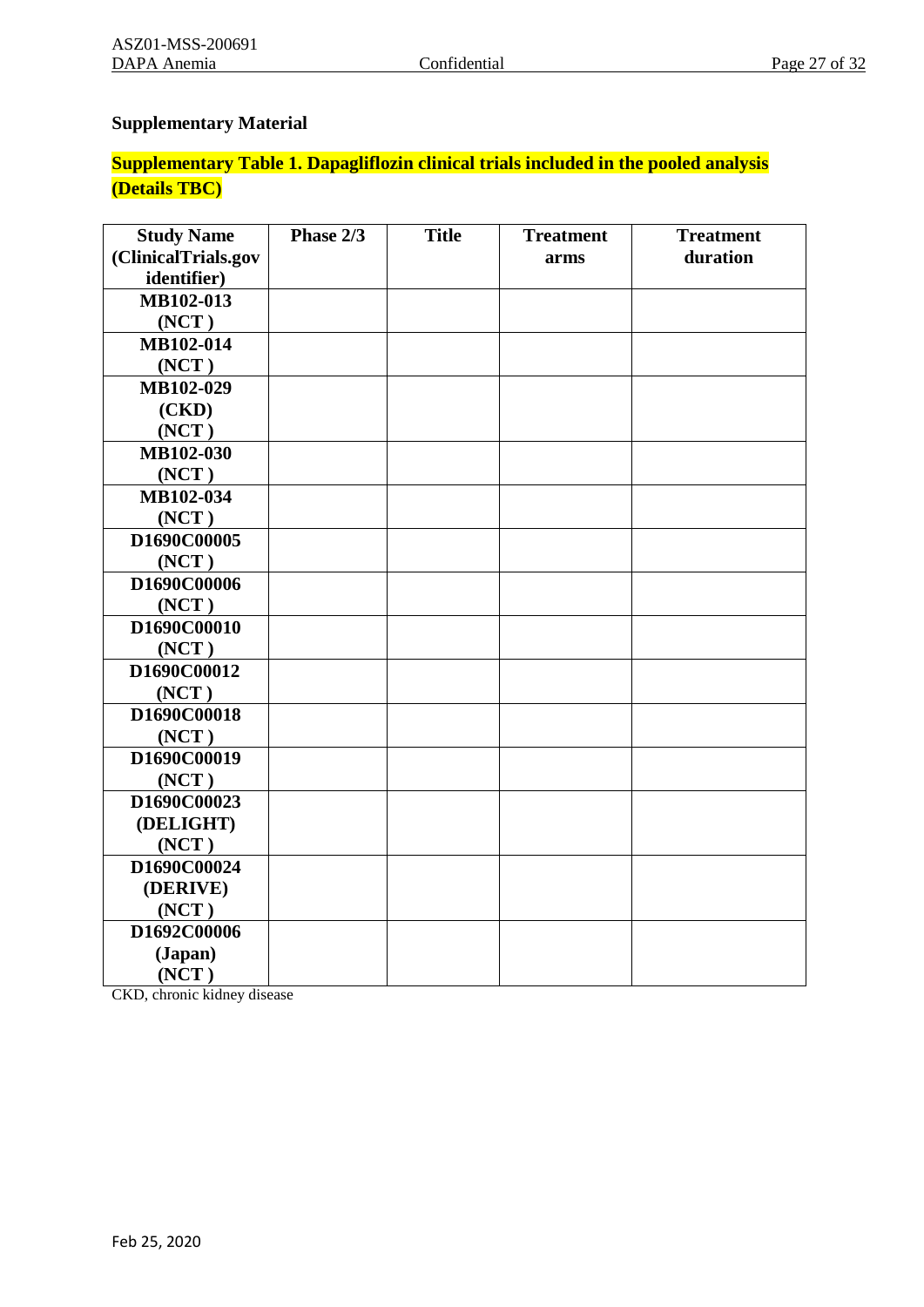# Supplementary Table 2. Adverse events<sup>†</sup> suggestive of renal impairment<sup>a</sup>, urinary tract

infection<sup>b</sup> and volume depletion<sup>c</sup> (safety analysis set<sup> $\ddagger$ </sup>)

|                                                                                            | Anemia           |                  | No-anemia              |                        |
|--------------------------------------------------------------------------------------------|------------------|------------------|------------------------|------------------------|
|                                                                                            | Placebo          | Dapagliflozin    | Placebo                | Dapagliflozin          |
| N                                                                                          | 349              | 355              | 2294                   | 2353                   |
| Patients with any AE with symptoms<br>suggestive of renal impairment, n (%) <sup>a</sup>   | 14(4.0)          | 23(6.5)          | 40(1.7)                | 67(2.8)                |
| Renal impairment                                                                           | 2(0.6)           | 7(2.0)           | 14(0.6)                | 17(0.7)                |
| Creatinine renal clearance decreased                                                       | 3(0.9)           | 6(1.7)           | 13(0.6)                | 21(0.9)                |
| Creatinine renal clearance abnormal                                                        |                  |                  | 1 (< 0.1)              | $1 \left( 0.1 \right)$ |
| Blood creatinine increased                                                                 | 2(0.6)           | 1(0.3)           | 9(0.4)                 | 17(0.7)                |
| Renal failure                                                                              | $\boldsymbol{0}$ | 3(0.8)           | $2 \left( 0.1 \right)$ | $1 \left( 0.1 \right)$ |
| Acute kidney injury                                                                        | 3(0.9)           | 2(0.6)           | $\boldsymbol{0}$       | 5(0.2)                 |
| Glomerular filtration rate decreased                                                       | 2(0.6)           | 2(0.6)           | 3(0.1)                 | 7(0.3)                 |
| Chronic kidney disease                                                                     | $\boldsymbol{0}$ | 1(0.3)           |                        |                        |
| Renal function test abnormal                                                               | $\overline{0}$   | 1(0.3)           |                        |                        |
| Cystatin C increased                                                                       | 1(0.3)           | $\overline{0}$   | $\boldsymbol{0}$       | $2 \left( 0.1 \right)$ |
| Urine output decreased                                                                     | 1(0.3)           | $\overline{0}$   | 1 (< 0.1)              | $\boldsymbol{0}$       |
| Urine flow decreased                                                                       |                  |                  | $\boldsymbol{0}$       | $1 \left( 0.1 \right)$ |
| Patients with any AE with symptoms<br>suggestive of urinary tract infection,<br>$n (%)^b$  | 17(4.9)          | 11(3.1)          | 77(3.4)                | 105(4.5)               |
| Urinary tract infection                                                                    | 14(4.0)          | 11(3.1)          | 57(2.5)                | 86(3.7)                |
| Cystitis                                                                                   | 3(0.9)           | $\boldsymbol{0}$ | 15(0.7)                | 15(0.6)                |
| Escherichia urinary tract infection                                                        |                  |                  | $\mathbf{0}$           | $1 \left( 0.1 \right)$ |
| Genitourinary tract infection                                                              |                  |                  | $\Omega$               | $1 \left( 0.1 \right)$ |
| Prostatitis                                                                                |                  |                  | 3(0.1)                 | $1 \left( 0.1 \right)$ |
| Pyelonephritis                                                                             |                  |                  | 1 (< 0.1)              | $1 \left( 0.1 \right)$ |
| Trigonitis                                                                                 |                  |                  | $\boldsymbol{0}$       | 1 (< 0.1)              |
| Urethritis                                                                                 |                  |                  | $1 \left( 0.1 \right)$ | $1 \left( 0.1 \right)$ |
| Kidney infection                                                                           |                  |                  | 1 (< 0.1)              | $\boldsymbol{0}$       |
| Patients with any AE with symptoms<br>suggestive of volume depletion, $n$ (%) <sup>c</sup> | 3(0.9)           | 12(3.4)          | 20(0.9)                | 30(1.3)                |
| Hypotension                                                                                | $\mathbf{0}$     | 7(2.0)           | 5(0.2)                 | 16(0.7)                |
| Syncope                                                                                    | 1(0.3)           | 4(1.1)           | 3(0.1)                 | 6(0.3)                 |
| Orthostatic hypotension                                                                    | 1(0.3)           | 1(0.3)           | 8(0.3)                 | 4(0.2)                 |
| Dehydration                                                                                | 1(0.3)           | $\overline{0}$   | $\boldsymbol{0}$       | 3(0.1)                 |
| Urine output decreased                                                                     | 1(0.3)           | $\Omega$         | 1 (< 0.1)              | $\boldsymbol{0}$       |
| Blood pressure decreased                                                                   |                  |                  | $2 \left( 0.1 \right)$ | $1 \left( 0.1 \right)$ |
| Urine flow decreased                                                                       |                  |                  | $\boldsymbol{0}$       | $1 \left( 0.1 \right)$ |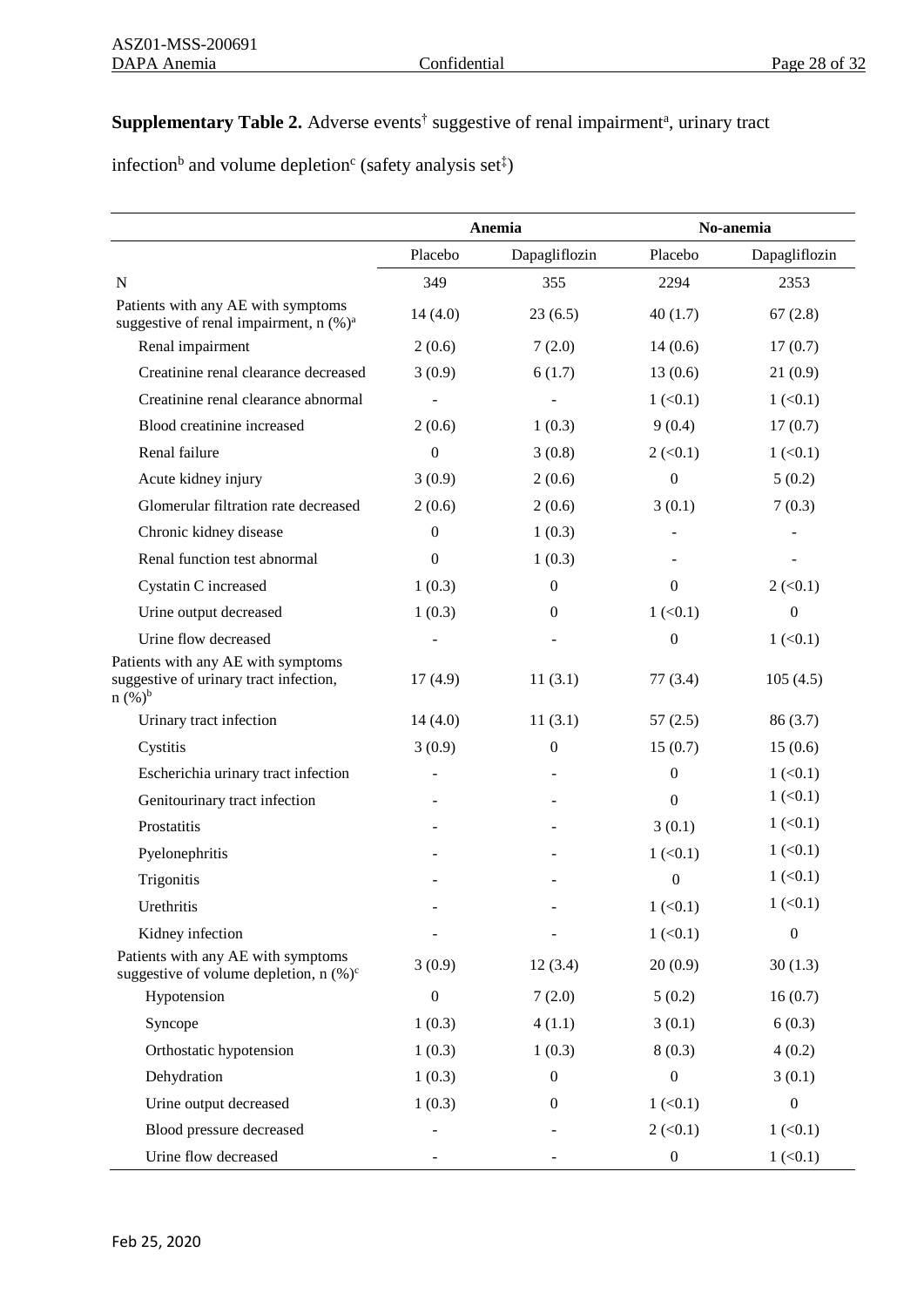| Circulatory collapse |  | $1 \times 0.1$ |  |
|----------------------|--|----------------|--|
|                      |  |                |  |

† Includes non-serious/serious adverse events with onset on or after the first date/time of double-blind treatment and on or prior to the last day of short-term double-blind treatment plus 4 days/30 days or up to and including the start date of the long-term period or up to the follow-up visit if earlier

‡ Safety analysis set includes patients who received at least one dose of study drug

<sup>a</sup>Based on a predefined list of preferred terms of renal impairment

<sup>b</sup>Based on a predefined list of preferred terms of urinary tract infection

<sup>c</sup>Based on a predefined list of preferred terms of volume depletion

Adverse events were classified as per MedDRA version 17.1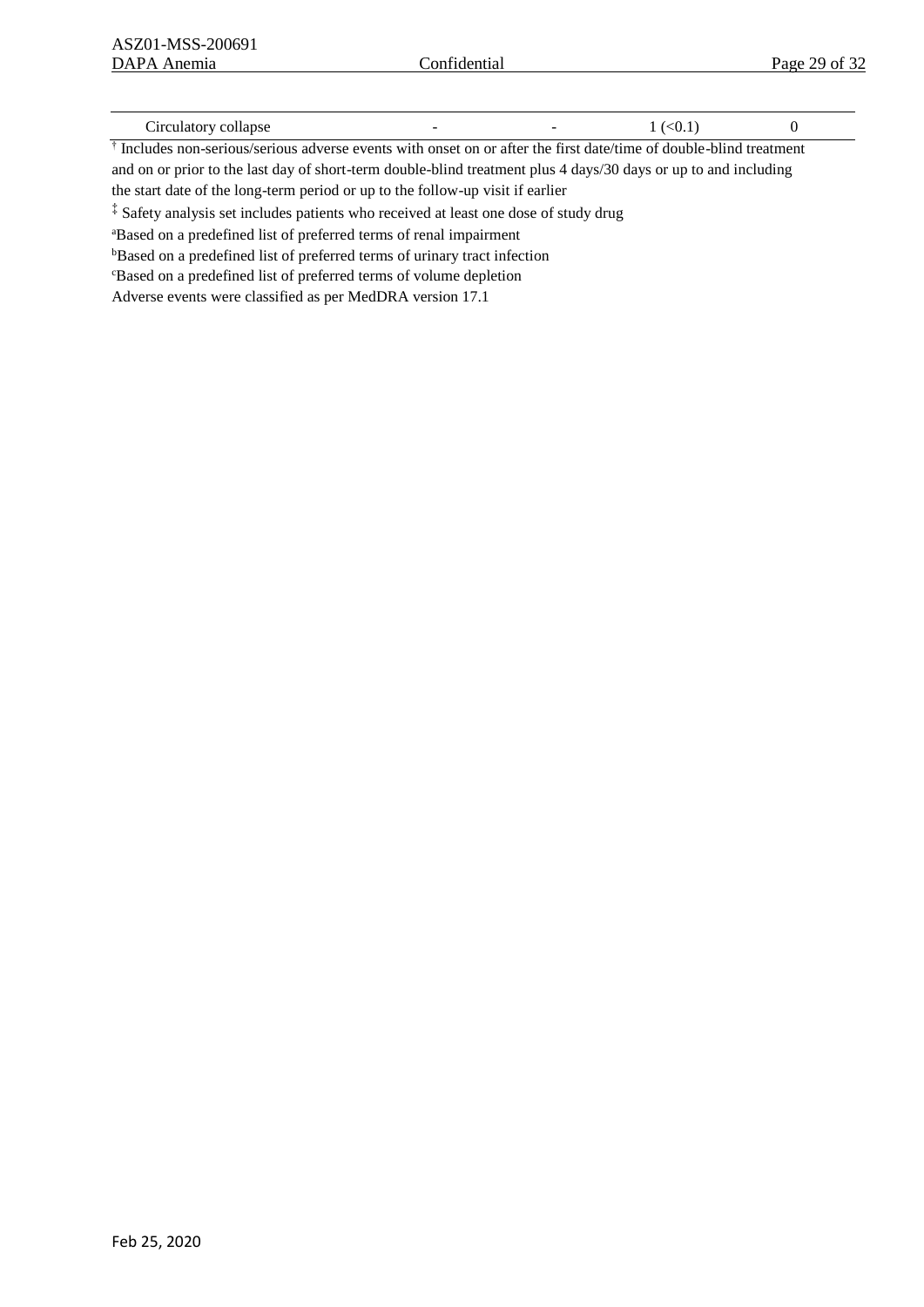# **Supplementary Table 3.** Hemoglobin concentration at baseline and week 24 in patients with

no-anemia at baseline who developed polycythemia at week 24 upon treatment with

dapagliflozin and placebo

|               |                 |     | Hemoglobin $(g/dL)$ |      |      |  |
|---------------|-----------------|-----|---------------------|------|------|--|
|               | Timepoint       | N   | Mean $(SD)$         | Min  | Max  |  |
| Placebo       | <b>Baseline</b> | 31  | 15.7(0.8)           | 13.2 | 16.5 |  |
|               | Week 24         | 31  | 17.1(0.7)           | 16.1 | 19.8 |  |
| Dapagliflozin | <b>Baseline</b> | 182 | 15.6(0.6)           | 13.1 | 16.5 |  |
|               | Week 24         | 182 | 16.9(0.5)           | 16.1 | 18.8 |  |

Max, maximum; Min, minimum, N, number of patients; SD, standard deviation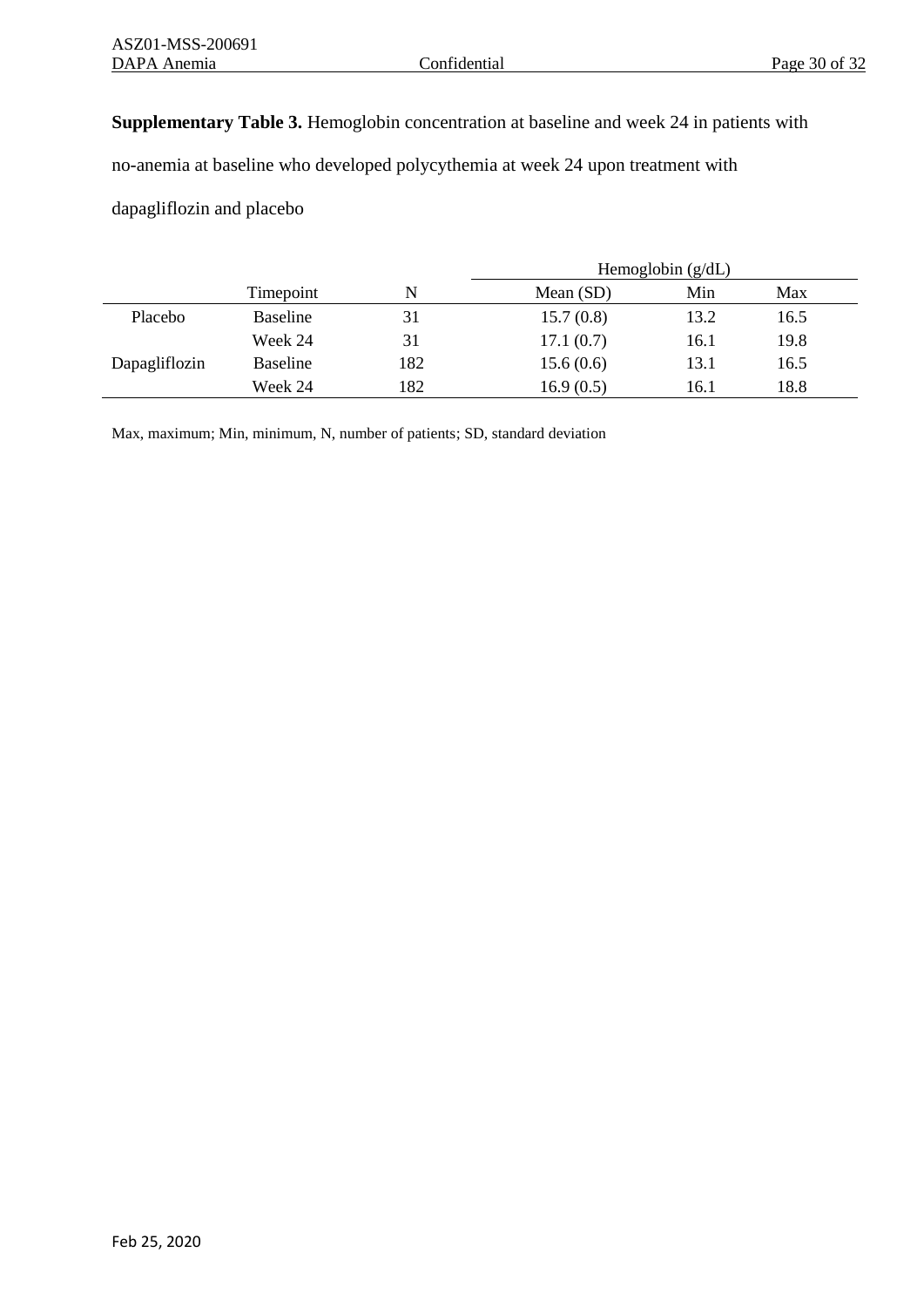# **Supplementary Figure Legends**



**Supplementary Fig. 1.** Proportion of patients with and without baseline CKD (eGFR <60

 $mL/min/1.73 m<sup>2</sup>$ ) relative to anemia at baseline

CKD, chronic kidney disease; eGFR, estimated glomerular filtration rate

**Supplementary Fig. 2.** Percentage of patients with anemia at baseline and week 24 after treatment with dapagliflozin and placebo